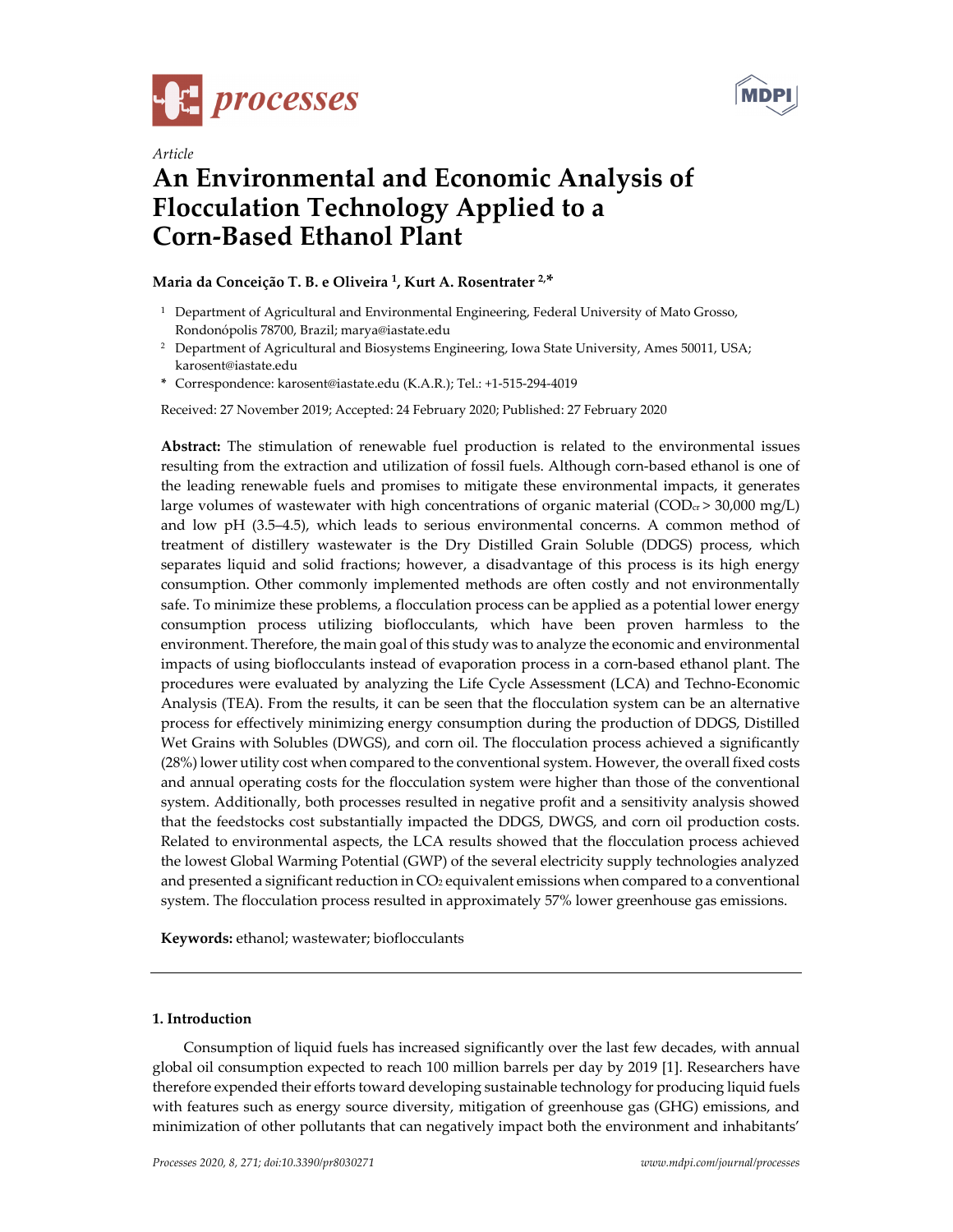health [2]. Among the "first-generation biofuels," ethanol, biodiesel, and pure plant oil (PPO) are the most common biofuels [3].

Ethanol is produced from the fermentation and distillation of sugar- or starch-based raw materials, and can be used either as a pure fuel or blended with gasoline for spark-ignition vehicles [4]. Many feedstocks can be used as raw material to produce ethanol. However, for producing ethanol of the first generation, corn, sugarcane, and wheat are the most common feedstocks used. The two major global ethanol producers, the United States and Brazil, use corn and sugarcane as feedstocks, respectively [5].

Because of doubts related to the extent to which ethanol as a replacement for fossil fuels can minimize greenhouse gas (GHG) emissions, several studies focusing on the biofuel life cycle have been conducted to address this question [2,6–11].

The environmental impact of products and services in ethanol production can be evaluated using Life Cycle Assessment (LCA), considering the whole product life cycle in addressing the environmental issues of the product system. To evaluate the whole chain of one product or service (cradle to grave), goal and scope definitions, inventory analysis, impact assessment, and interpretation have to be considered as the four main LCA stages [12]. A Techno-Economic Analysis (TEA) can be used for estimating the costs of a new technology.

With respect to ethanol production, the amount of wastewater produced and the techniques used to manage its treatment are a consistent environmental concern. To achieve lower costs and minimization of environmental impacts, different treatments have been tested, focusing on more effective use of innovative treatment technologies [13].

Since the evaporation process is associated with high energy consumption, flocculation might be an effective alternative for minimizing energy consumption and the consequent environmental impact. Therefore, the main objective of this study was a life cycle assessment (LCA) and technoeconomic analysis (TEA) of the flocculation process as a replacement for an evaporation process in ethanol production.

#### **2. Ethanol and coproducts production**

Distillers' Wet Grains (DWG), Condensed Distillers' Solubles (CDS), also known as "syrup," and the combined product Distillers' Dried Grains with Solubles (DDGS) are the main coproducts associated with corn ethanol production [14]. Nonfermentable coproducts, produced from a dry grind process, are commonly in the form of distillers' wet grains (DWG) or distillers' dried grains with solubles (DDGS), while coproducts in a wet milling process are in the form of corn gluten meal or corn gluten feed [15].

For producing ethanol from corn, the corn must first be processed to break down its starch into usable sugars. Dry grind processing, most commonly used to convert corn into ethanol, consists of grinding the corn, using enzymes to convert the resulting starch into sugar, and using yeast to ferment the sugar into ethanol [15,16]. Since in this process it is necessary to minimize the capital investment, it is desirable to exploit the production of coproducts with low value [16].

Coproducts are considered to be additional sources of revenue to ethanol plants. DDGS usually contains about 86%–93% (db) dry matter, 26%–34% (db) crude protein, and 3%–13% (db) fat, although DDGS composition can vary among plants [17]. After examining the compositional differences in DDGS from U.S. plants from 12 states, [18] stated that the ranges were: for dry matter, 87.9% to 90.6%: for ash content, 4.2% to 6.6%; for protein content, 29.4% to 32.6%; for fat content, 9.6% to 12.8%; and for crude fiber content, 6.7% to 9.3%.

#### **3. The Flocculation process as a treatment for wastewater**

A considerable amount of wastewater is generated in ethanol production from the corn ethanol plant. Whn manufacturing each liter of ethanol, around 13 liters of wastewater are produced, which presents a biological oxygen demand (BOD) of 18,000–37,000 mg/L, depending on the specific type of plant production [19].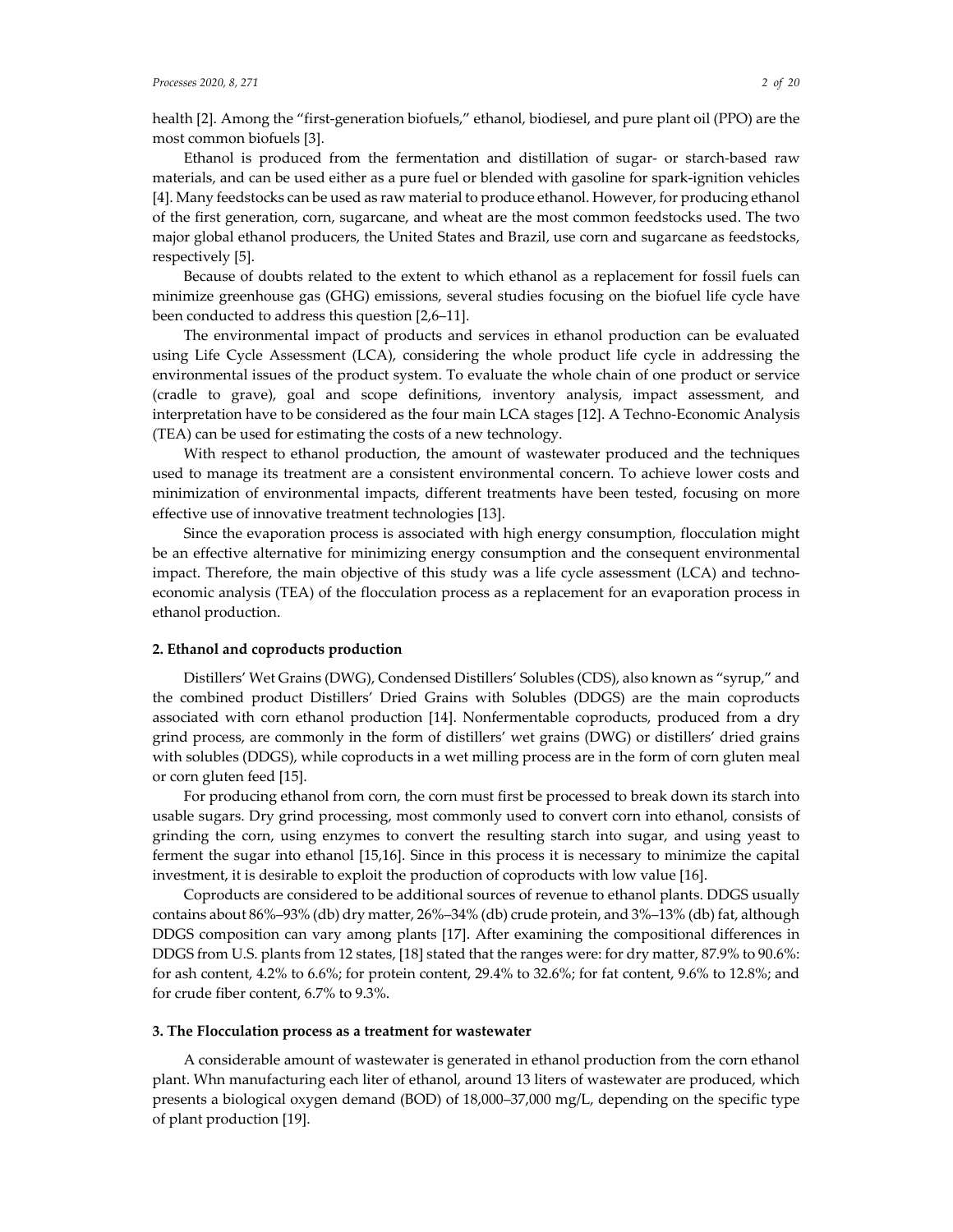Wastewater is typically compounded by solids not recovered either as primary products or coproducts. A lack of wastewater treatment can be reflected in lost products or coproducts because the wastewater from most food processes contain protein, vitamins, and minerals, possible sources of animal feed [16].

Both physicochemical and biological methods have been developed for treating wastewater, which presents a high chemical oxygen demand (COD), biochemical oxygen demand (BOD), organic contaminants content, and dark color. These methods offer some disadvantages and limitations, such as a minor effect on color removal and the high energy involved. However, some alternative methods such as flocculation, coagulation, an advanced oxidation process, bacteria and fungi, and membrane technology have been investigated [20].

Knowledge of wastewater properties is essential in designing a treatment process. For domestic and industrial wastewater, a biological wastewater treatment, using microorganisms to degrade pollutants under anaerobic or aerobic conditions is frequently considered a feasible and cost-effective treatment method. In a biological treatment process, organic and inorganic compounds are transformed into H<sub>2</sub>O, CO<sub>2</sub>, N<sub>2</sub>, etc., to accomplish the complete mineralization of wastewater pollutants [21].

Mechanical removal of suspended particles, anaerobic treatment, aerobic treatment, and recycling are other techniques that can be used to minimize the number of organic pollutants contained in wastewater [4]. For a cellulosic biorefinery waste stream, [22] affirmed that lignin is the main constituent remaining in the waste stream, in addition to 15 L of process water per liter of ethanol produced. A study by [23] found remaining constituents of 79 wt % lignin, 8.3 wt % cellulose, and 3.6 wt % hemicellulose. Wastewater also contains nonutilized fermentable sugars and process chemicals, in addition to solid fractions, that form stillage [22].

The flocculation process could be a potential alternative to wastewater treatment from the perspective of using the remnants efficiently. The main objective of the flocculation process is to form aggregates that can be removed by a sedimentation or flotation process. The aggregates are originated from the combination of individual destabilized colloidal particles, combined with others and with the precipitate formed by the coagulant. Some crucial considerations in this process are the flocculation time that governs the floc formation, and the flow velocity, which must be higher than 0.15 and lower than 0.5 m/min with a retention time of at least 30 min [24].

#### **4. Flocculants in the flocculation process**

In most cases, chemical flocculants can negatively impact the environment and health. Bio-based flocculants, a type of biodegradable macromolecular flocculants, can advantageously replace chemical flocculants by being biodegradable and less harmful to the environment [25,26].

Piazza et al. [27], based on their research, pointed out that flocculants can be used in a large variety of processes to accomplish various objectives such as wastewater clarification, paper manufacturing, dewatering and thickening in mineral operations, and filtration and centrifugation aids.

Bio-based flocculants can either be produced by microorganisms such as bacteria and fungi, or extracted from natural resources, such as trees [28]. Zhao et al. [25] studied the production and optimization of bio-based flocculants by using wastewater supernatant from corn straw and molasses wastewater from anaerobic digestion (AD) to remove heavy metals. They produced relevant results and concluded that such wastewater could be used to produce bio-based flocculants for effectively removing heavy metals from electroplating wastewater.

Studies have shown that animals' blood, such as bovine and porcine blood, and purified bovine hemoglobin can serve as effective flocculants of clay at pH values lower than the protein isoelectric point, which indicates that protein must have a net positive charge [29,30]. Chicken blood was tested as a substitute for synthetic flocculants by Piazza et al. [27], with results showing that chicken blood fractions performed similarly to or better than the anionic polyacrylamide (PAM), a polymeric flocculant widely used because of its low toxicity to aquatic life. These authors analyzed various fractions of chicken blood: the supernatant from centrifugation of whole blood at  $5200 \times g$  (2  $\times$  10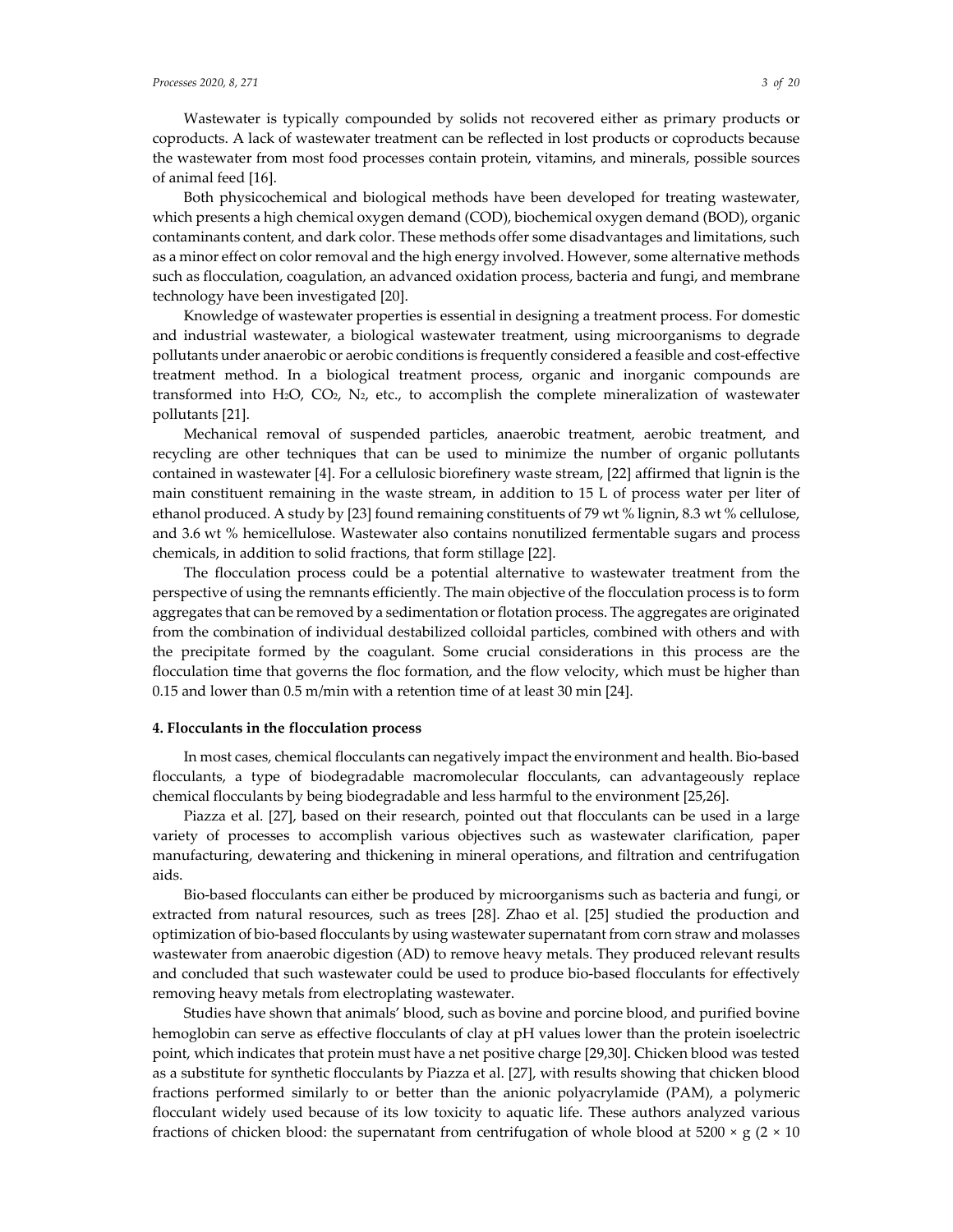min), the supernatant from centrifugation of heated whole blood was stirred on a hot plate at about 1  $\degree$ C per minute, until the temperature reached 75  $\degree$ C, when coagulation occurred, subsequently centrifuged at 5200 x g (2 x 30 min), followed by a dehydration process. The authors estimated the production costs of flocculants from chicken blood to be \$0.77 per pound (\$1.77/kg).

#### **5. Life Cycle Assessment (LCA) and Techno-Economic Analysis (TEA)**

For ethanol processes, life cycle assessment (LCA) has been used to assess the environmental impact of its products and services, focusing on greenhouse gas (GHG) emissions and energy balance, with less attention paid to the wider range of environmental impacts [11,31,32]. Depending on the purpose of such analysis and interpretation, the life cycle assessment (LCA) of greenhouse gas (GHG) emissions calculations should conform to International Standards Organization (ISO) standards guidelines ([32]. The ISO has defined both principles and a framework (ISO 14040, 2006) , set requirements, and provided guidelines for LCA (ISO 14044, 2006).

Quantification and evaluation of the environmental performance of a product, process, or activity from "cradle to grave" is a principal objective of life cycle assessment (LCA); another aim is to help decision-makers in choosing among alternative products or processes to achieve minimum levels of greenhouse gas (GHG) emissions [33].

Techno-economic analysis is a tool used to reveal the total cost of a process, and can be used for analyzing optimization efficiency of a new process or technology applied in a system. Some common criteria used in techno-economic analysis are cash flow, discounted cash flow, net present value (NPV), internal rate of return (IRR), payback period (PP), and sensitivity analysis [34]. Thus, when related to potential environmental impacts, techno-economic analysis and assessment can be used to identify the most promising technologies that can be applied to the system under study [35].

#### **6. Methodology**

A corn-based ethanol plant was used in this study, simulating the replacement of evaporation process by the flocculation process as a new technology for minimizing energy consumption and consequently minimizing the end-user cost of the products. The USDA model for a 40 million gal/y dry grind corn ethanol plant, created by Kwiatkowski et al. [36] using SuperPro Designer (Intelligen, Inc., Scotch Plains, NJ, USA), was utilized as a basis for conducting the simulation.

Two scenarios were used to conduct a life cycle assessment (LCA) and techno-economic analysis (TEA); simplified flow diagrams of both are shown in Figures 1 and 2. The first scenario was based on a conventional corn-based ethanol plant that utilizes an evaporation process (Figure 1), and the second scenario considered the substitution of the evaporation process by a flocculation process, aiming to mitigate the energy consumption and maximize the environmental benefits when compared to the first scenario (Figure 2).

Life cycle assessment was conducted considering the "gate-to-gate" environmental impacts of producing corn-based ethanol coproducts, and the studied system includes whole stillage from distillation to coproducts from ethanol production using the dry milling technology associated with flocculation technology.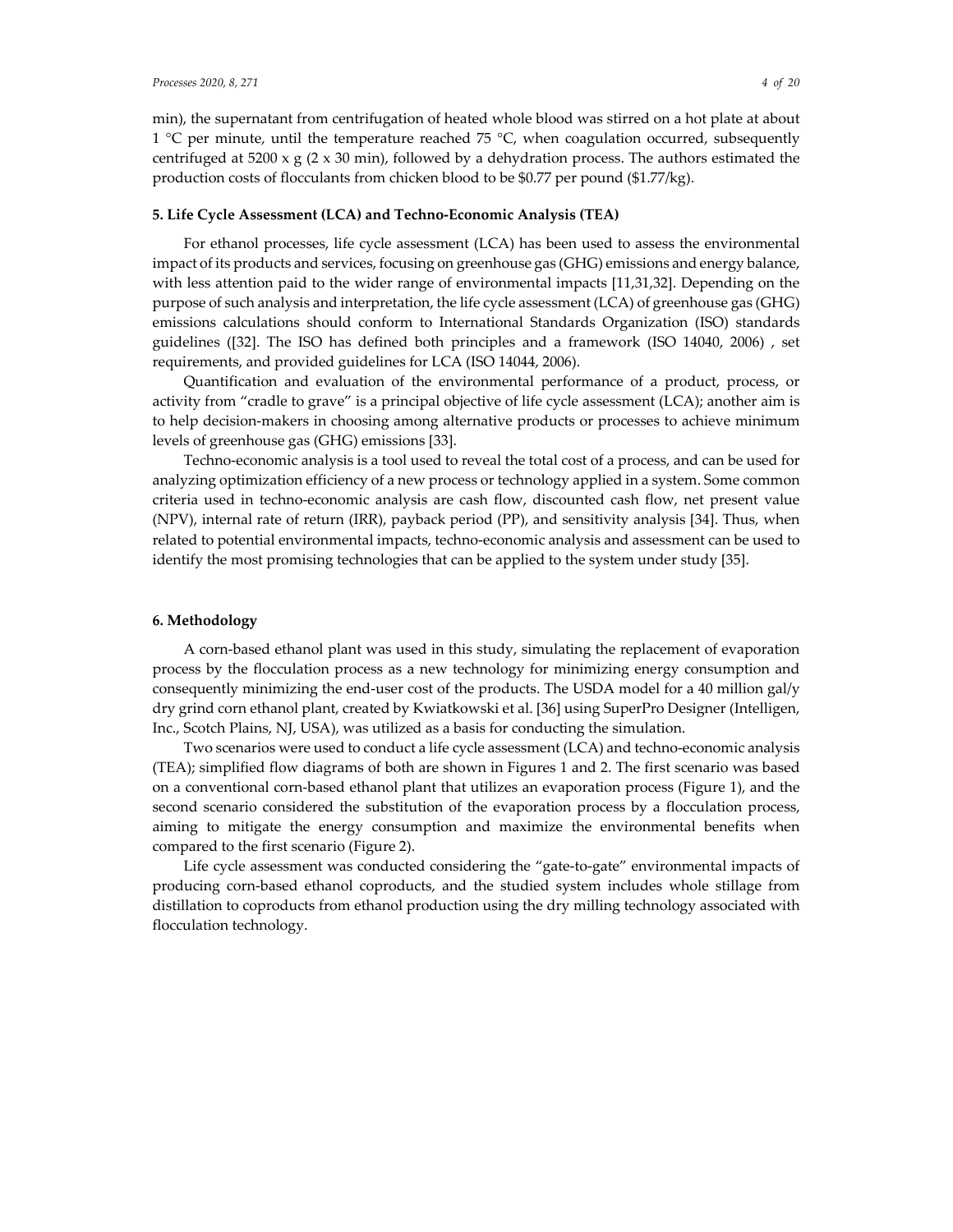

**Figure 1.** Simplified flow diagram of a conventional corn-based ethanol plant flow chart (Scenario I). The system boundary includes tanks, splitter, centrifuge, mixers, dryer, evaporator, and storage systems.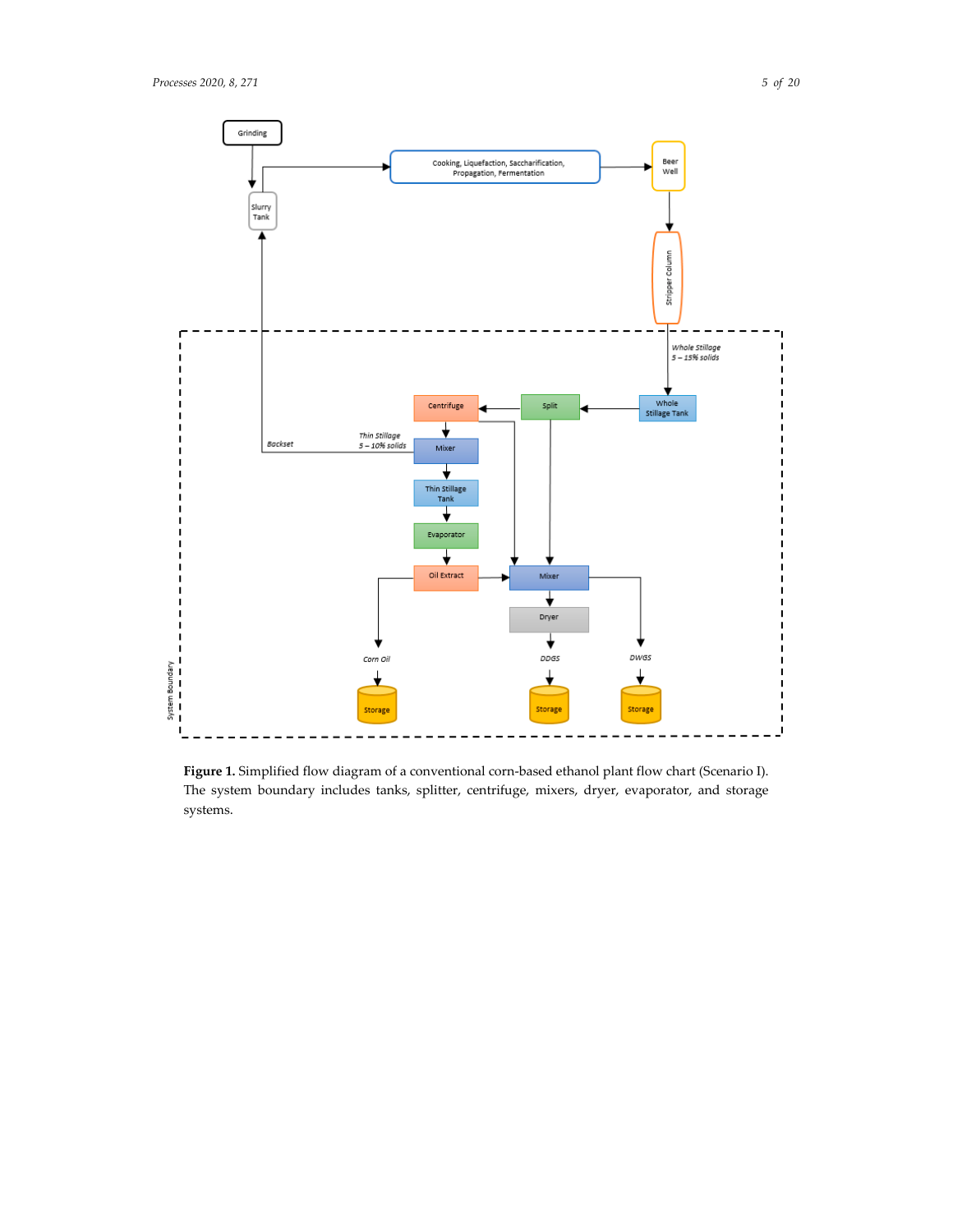



**Figure 2.** Simplified flow diagram of a corn-based ethanol plant with flocculation process (Scenario II). The system boundary includes tanks, splitter, centrifuge, mixers, dryer, flotation, filter, and storage systems.

#### **7. Computer modeling**

SuperPro Designer v10 (Intelligen, Inc.) was used to perform the economic model for quantifying the processing characteristics, energy requirements, and equipment parameters, considering each operating scenario. This industrial designing software determines the mass and economic balance of each unit operation and of the whole system by providing the flow rate, chemical composition, physical and economic properties of each stream. Techno-economic analysis (TEA) for each scenario was conducted by using spreadsheet (MS-Excel) software based on SuperPro economic outputs.

In the first scenario, the system boundary includes tanks, splitter, centrifuge, mixers, dryer, evaporator, and storage systems. In the second scenario, the system boundary includes tanks, splitter, centrifuge, mixers, dryer, flotation, filter, and storage systems, considering a corn-based ethanol plant. The functional unit for greenhouse gas emissions in both scenarios was related to ton of whole stillage processed (kgCO2eq/t of whole stillage processed) due to whole stillage being considered the raw material used for both scenarios.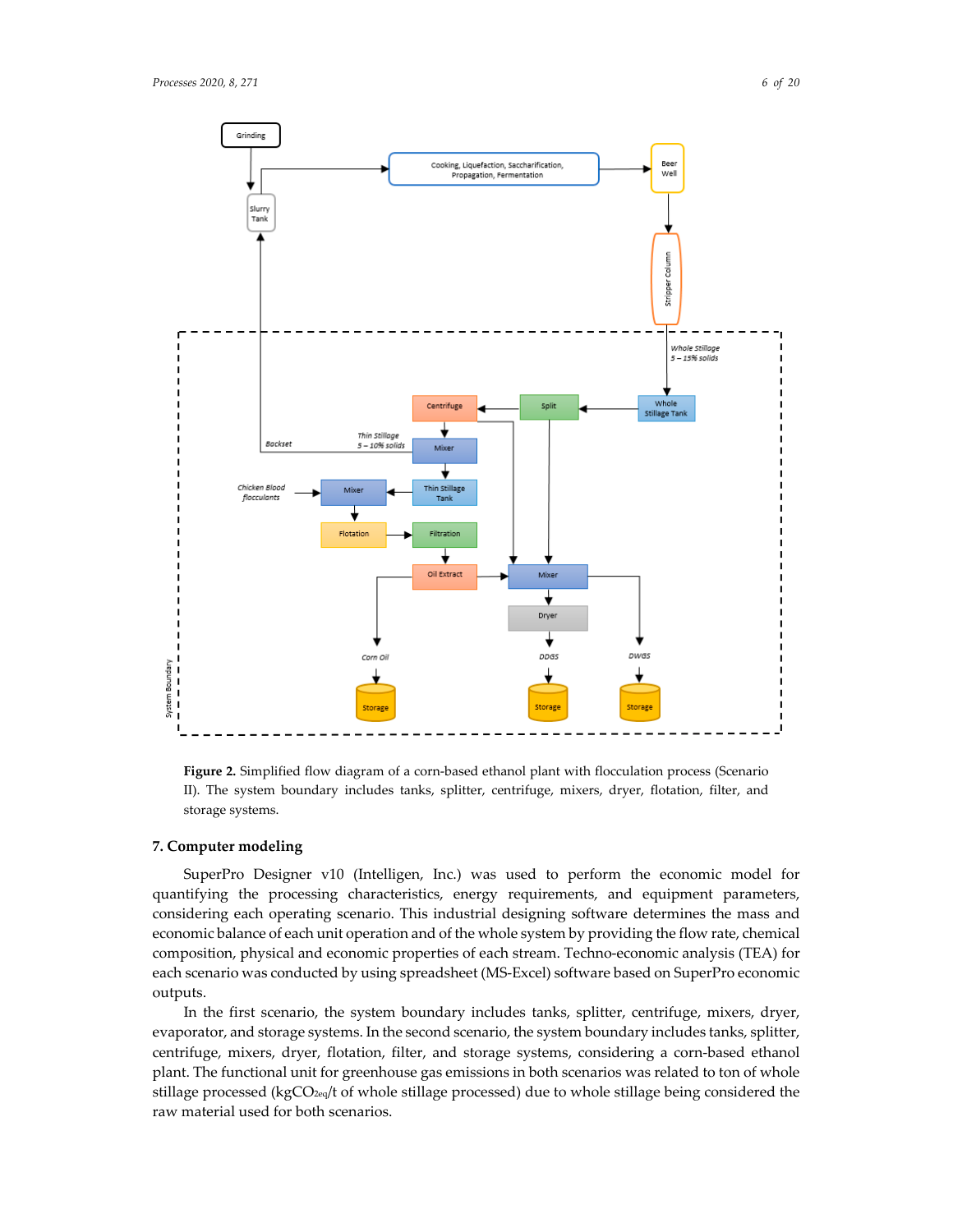#### **8. Assumptions and Data Collection**

Economic costs were calculated based on capital, variable, and fixed costs. Capital costs include equipment costs, installation costs, electrical costs, piping costs, and construction costs, while variable costs are associated with utility costs, labor costs, raw materials costs, maintenance and repair costs, and other supply costs. Fixed costs include expenses related to insurance, depreciation, interest, overhead, and taxes.

For both scenarios, the model was set up to operate on the basis of 330 d/y with a work schedule of 24 h/d, considering time for maintenance and repairs and using a common ethanol plant operational system [15]. The nominal capacity of the plant in the model was taken to be 2000 dry tons (t) per day of raw material, similar to that in the study conducted by Dutta et al. [37].

For conducting the simulation, the thin stillage composition was based on the values published by [38] and by [17]. It was assumed that the whole stillage contained 15% solids and the thin stillage contained 10% solids. Chicken blood (CKB) was used as the flocculant in the flocculation process used in the second scenario. The CKB blood composition values were based on the values stated by Del Rio De Reys et al. [39]. Thin stillage and CKB blood compositions are listed in Table 1.

| <b>Nutrient</b>  | Thin stillage<br>$\frac{60}{3}$ DM | Chicken<br>blood        |  |
|------------------|------------------------------------|-------------------------|--|
|                  | basis)                             | $\frac{6}{2}$ DM basis) |  |
| Starch           | 22.0                               |                         |  |
| Crude            | 16.8                               | 80.21                   |  |
| protein          |                                    |                         |  |
| NDF              | 11.7                               |                         |  |
| Fat              | 8.1                                | 0.2                     |  |
| Ash              | 5.9                                | 4.6                     |  |
| Ethanol          | 12.2                               |                         |  |
| Dry matter       | 5.0                                |                         |  |
| Carbohydra<br>te |                                    | 14.99                   |  |

**Table 1.** Thin stillage and chicken blood compositions utilized to conduct the simulations, adapted from values published by [17,38,39].

The required amount of CKB flocculant was calculated based on the thin stillage volumetric flow, considering that 1 g of CKB flocculant was needed for each liter of thin stillage to be processed.

For the TEA model, the assumptions were: 20 years of plant lifetime, 30 months of construction time, six months of startup time, 35% income tax, a 10-year depreciation period with 5% salvage value of direct costs, 10% per year interest rate for debt financing, and 100% equity. The detailed material and energy flow presented by the model and the unit costs used in the design report were used to determine operating costs.

To estimate total capital costs for both scenarios (Table 2), the methodology utilized by Brown and Brown [40] was followed.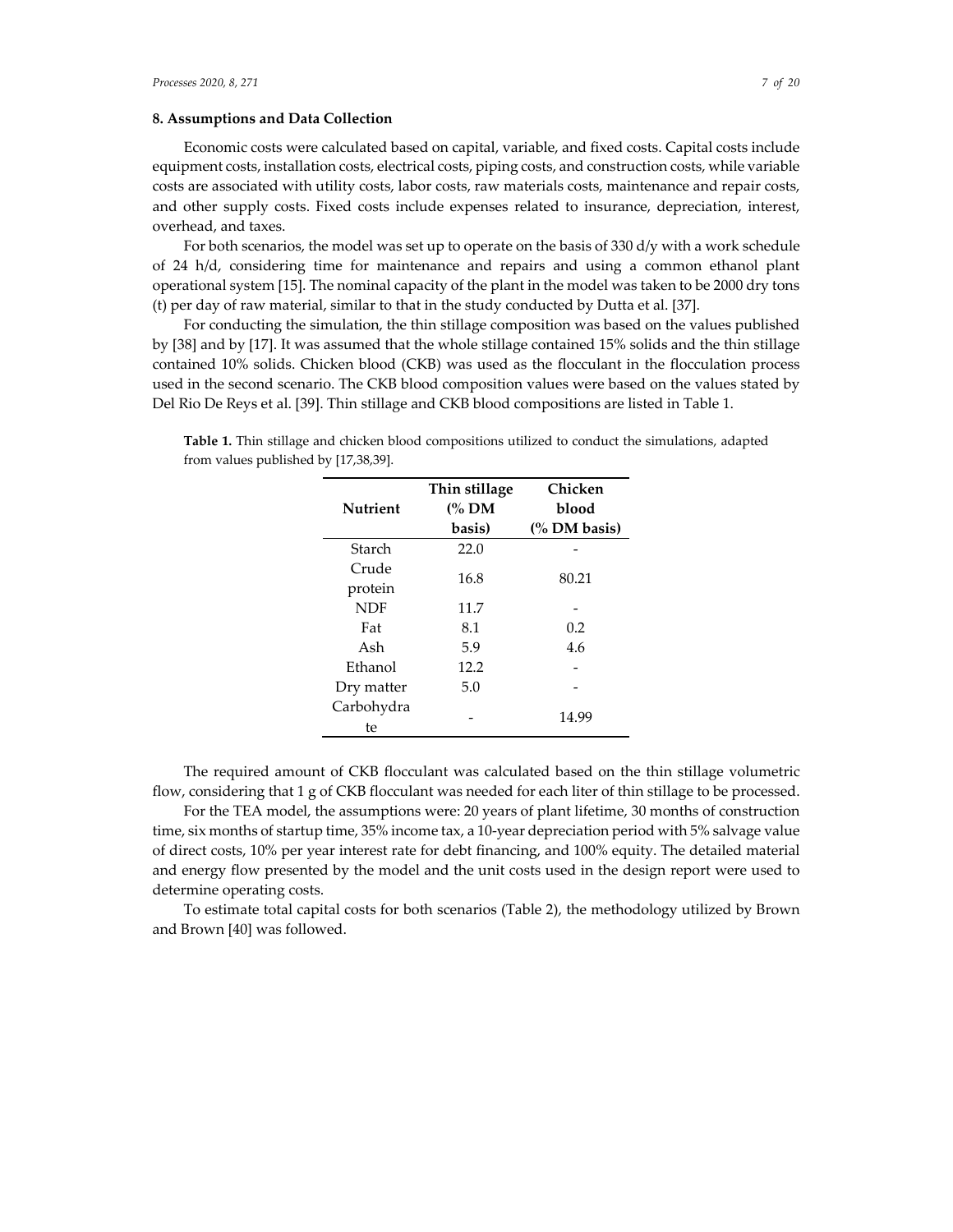| Parameter                              | Assumptions                               |  |  |  |
|----------------------------------------|-------------------------------------------|--|--|--|
| Total Purchased Equipment (TPEC)       | 100%                                      |  |  |  |
| Purchased equipment installation       | 39% of TPEC                               |  |  |  |
| Instrumentation and controls           | 26% of TPEC                               |  |  |  |
| Piping                                 | 10% of TPEC                               |  |  |  |
| <b>Electrical systems</b>              | 31% of TPEC                               |  |  |  |
| Buildings (including services)         | 29% of TPEC                               |  |  |  |
| Yard improvements                      | 12% of TPEC                               |  |  |  |
| Service facilities                     | 55% of TPEC                               |  |  |  |
|                                        | TPEC × sum of installation factors        |  |  |  |
| Total Installed Equipment Cost (TIEC)  | $(302\%)$                                 |  |  |  |
| Total Indirect Cost (TIC)              | TPEC $\times$ sum of IC factors (89%)     |  |  |  |
| Engineering                            | 32%                                       |  |  |  |
| Construction                           | 34%                                       |  |  |  |
| Legal and contractors' fees            | 23%                                       |  |  |  |
| Total Installed Equipment and Indirect | TIEC + TIC                                |  |  |  |
| Costs                                  |                                           |  |  |  |
| Contingency                            | $(TIEC + TIC) \times 20\%$                |  |  |  |
|                                        | $(TIEC + TIC + contingency) \times Local$ |  |  |  |
| Fix Capital Investment (FCI)           | Factor                                    |  |  |  |
| Working Capital (WC)                   | 15% of FCI                                |  |  |  |
| Land Use                               | 6% of TPEC                                |  |  |  |
| Total Project Investment (TPI)         | $FCI + WC + Land$                         |  |  |  |
| $S_{\Omega 11}$ rco $\cdot$ [40]       |                                           |  |  |  |

**Table 2.** Methodology and assumptions used for total capital cost investment estimations.

Source: [40]

Fixed capital investment (FCI) was determined by the full cost of the facility that could be depreciated, and was calculated considering the purchased equipment costs, installation costs, indirect costs, and contingency, multiplied by a location factor (LF). According to [40], the location factor reflects differences in dominating costs in other regions and countries by assuming that the simulated facility is located in a region or country without an established refining industry. For this study, the location factor was taken as 1.0 for both scenarios.

Variable costs were estimated based on [40] methodology. The raw materials cost  $(\frac{f}{y})$  was calculated according to Equation (1). Whole stillage and CKB blood were the raw materials considered in the models; however, the cost for CKB blood was included only in Scenario II. While [27] estimated the cost of flocculant production from CKB blood to be \$0.77 per pound (\$1.70 per kilogram), since information about the whole stillage cost could not be found in the literature, in conducting the TEA, the whole stillage price was calculated based on the protein–fiber (%PF) ratio of DDGS and the whole stillage, acknowledging that the DDGS price is based mainly on the protein and fiber content. Thus, considering that DDGS had a 35% PF with an average price of \$150.00/t in January [41] and whole stillage had a 1.5% PF, the whole stillage price estimation was \$6.43/t.

The capacity factor ( $^{\prime}$ <sub>0</sub>) shown in the raw material cost equation was the fraction of time a facility operates on an annual basis, which was calculated based on 330 working d/y.

$$
Raw material cost \left(\frac{\$}{y}\right) = C_R x \, \text{m} \, x \, 31.5 \, x \, 10^6 \, x \, f_0 \tag{1}
$$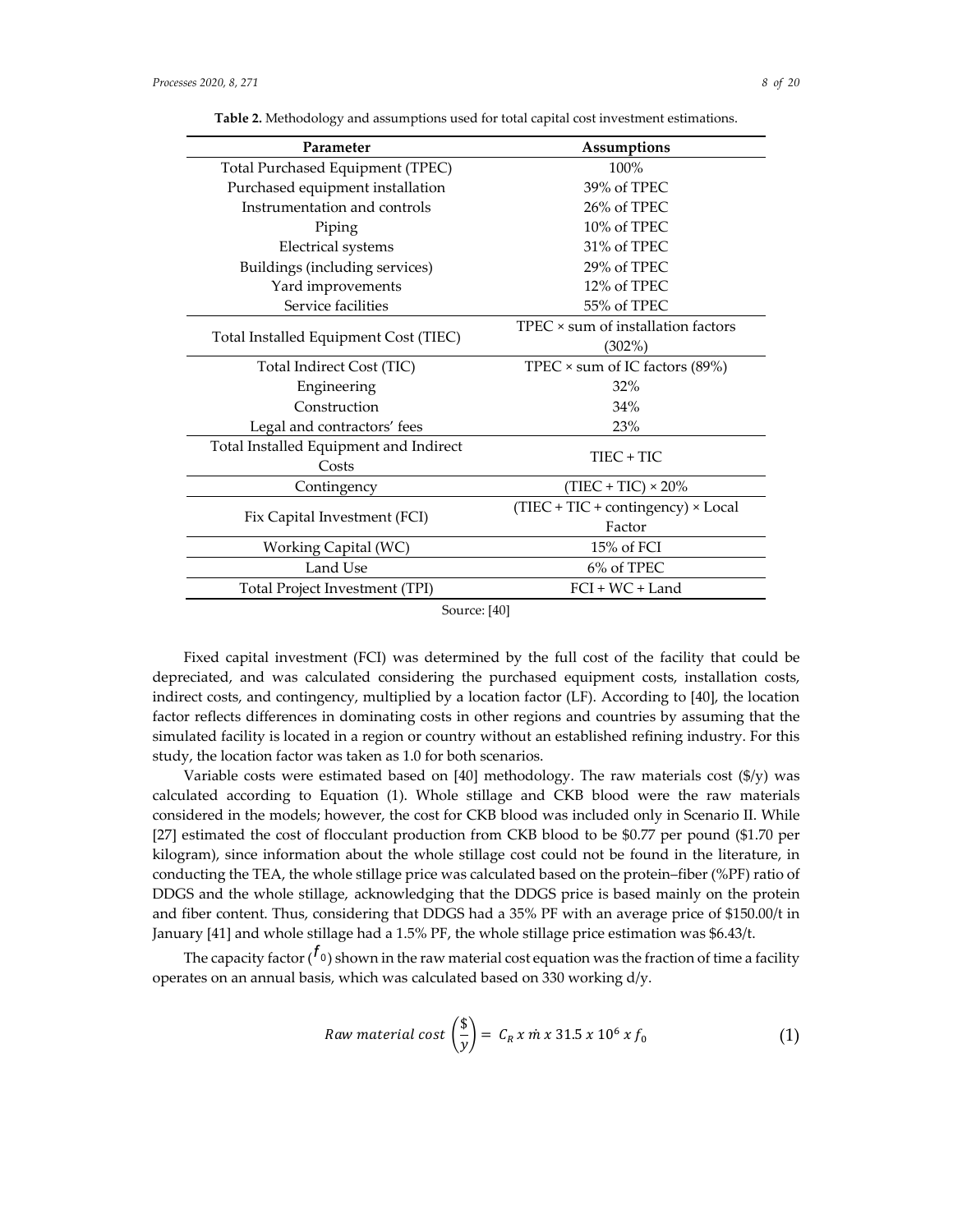where:  $C_R$  – unit cost of raw material (\$/kg);  $\dot{m}$ – feed rate (kg/s) of raw material into plant; 31.5 × 10<sup>6</sup> s/year corresponds to the total of seconds per year;  $f_0$  – capacity factor of a facility.

The operating labor cost was considered to be \$13.12 per hour [42] and the supervisor labor cost was calculated as 10% of the operating labor cost. Utility cost was taken as the output value from the economic report generated by the modeling simulation. Maintenance and repairs costs were estimated as 2% of the total project investment (TPI). The variable costs subtotal was the sum of all direct operating expenses. The standard electrical power cost was taken as \$0.058/kW-h, by observing the electricity price for the Iowa industrial sector [43].

Fixed costs included overhead, local taxes, and insurances, with overhead taken as 50% of the sum of operating labor, supervision, and maintenance and repairs; local taxes were 1% of TPI; and the insurance cost was calculated based on 0.4% of TPI. The annual capital charges represent the annual payment of interest and principal on loan for total capital, calculated according to Equation (2) [40].

$$
Annual Capital Charges\left(\frac{\$}{y}\right) = C_{TPI}i(1+i)^n/[(1+i)^n-1]
$$
\n(2)

where:  $C_{TPI}$  – loan of capital (in the form of TPI);  $i$  - annual interest rate of the loan (expressed as a decimal fraction);  $n -$  the payment period of the loan (years).

Annual operating costs are the sum of direct costs, indirect costs, and annual capital charges, while the product cost represents the annual operating cost divided by the annual production output [40]. The production cost of each coproduct (DDGS, DWGS, and corn oil) was calculated for both scenarios.

Fixed capital estimate summary, a process summary, and profitability analysis are the most important outputs from the model, pointing out that the unit production cost and unit production revenue are the most significant results of the profitability analysis.

To estimate the profitability of each scenario, the profit/loss values were determined by calculating the difference between the gross income and the total costs (Equation (3)). For each coproduct, considering each scenario of production, the gross profit was estimated by assuming the sale price, equal to the [41] market price multiplied by the production volume, and the total costs were taken as the sum of total variable costs and total fixed costs.

$$
Profit/Loss\left(\frac{\$}{y}\right) = Gross Income - Total Costs
$$
 (3)

The disposal of whole stillage from a corn-based ethanol plant at a wastewater treatment plant was also considered. To conduct those calculations, some assumptions were made, such as choosing the Des Moines Metropolitan Wastewater Reclamation Authority (WRA) as the location for stillage disposal. Carbonaceous biochemical oxygen demand (CBOD), total suspended solids (TSS), and total Kjeldahl nitrogen (TKN) were considered to be the most likely pollutants. According to the WRA, the pollutants rate can be calculated using Equation (4). Pollutant costs were assumed to be consistent with WRA values (CBOD equal to \$0.11/lb, TSS equal to \$0.16/lb, and TKN equal to \$0.61/lb). Other assumptions were that the whole stillage was to be disposed of at the wastewater treatment plant at the rate of 2000 ton/d, 1 lb of carbohydrates equated 0.9 lb of CBOD, the whole stillage TSS was equal to 25%, and the whole stillage TKN was 5,300 mg/L [44].

$$
Pollutant rate \left(\frac{lb}{d}\right) = Pollutant \left(\frac{mg}{L}\right) \cdot 8.34 \cdot Volume (MGD) \tag{4}
$$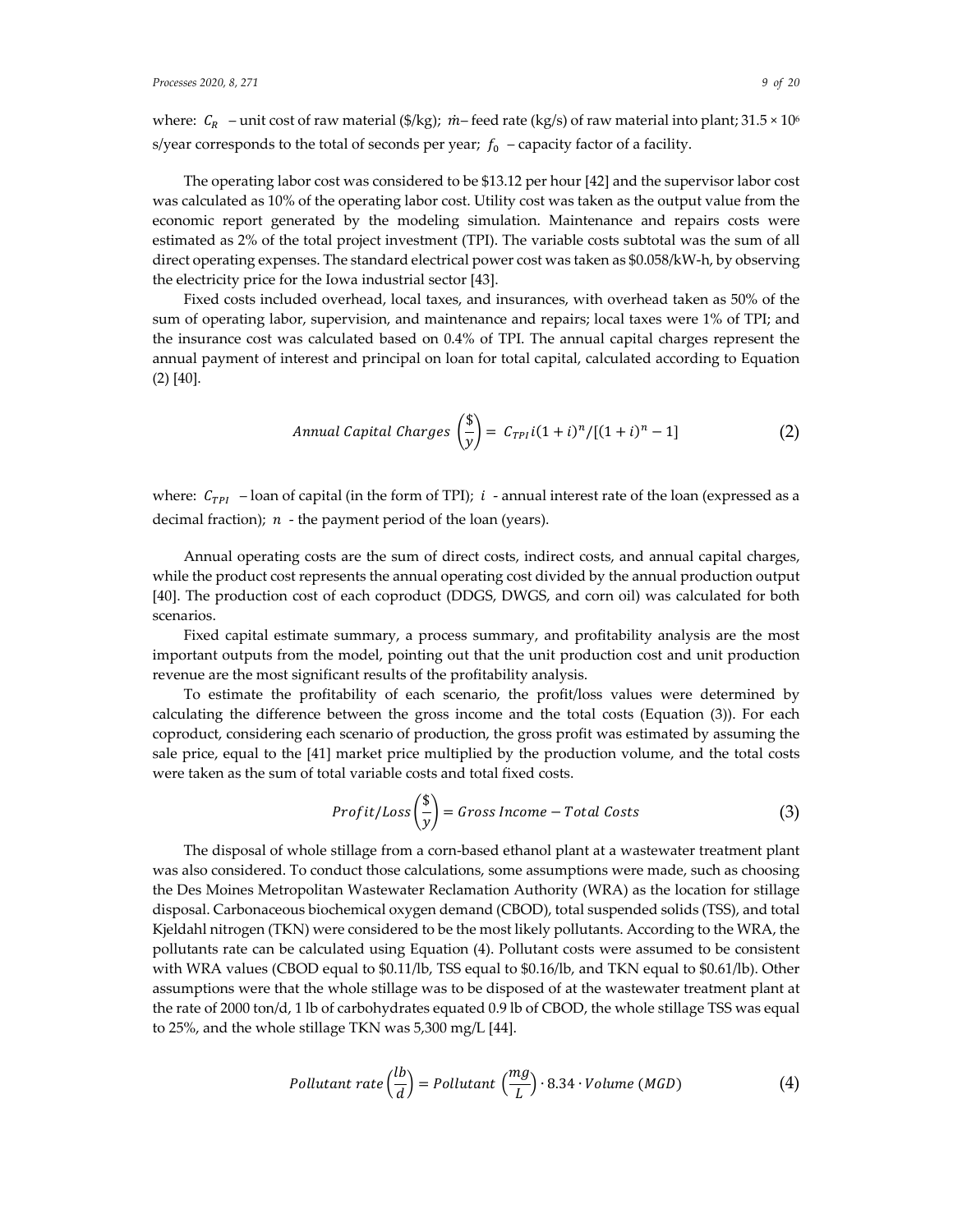economic and market conditions [42,45].

To evaluate the economic assessment, both the conventional system and flocculation system were tested through a sensitivity analysis that varied the price of variable cost, fixed cost, and raw materials (whole stillage and chicken blood flocculants) cost, one at a time, from -30% to +30%, and DDGS, DWGS, and corn oil prices one at a time over the market price range. Sensitivity analyses are commonly used to identify which process parameters have the most impact on the overall economics of the process when costs and selling prices related to the evaluated parameters fluctuate under

For conducting a life cycle assessment (LCA), the outputs from the SuperPro model related to energy sources were used to calculate the carbon dioxide equivalent for each scenario by using a Greenhouse Gas Equivalencies Calculator [46] and an emission conversion factor for greenhouse gas inventories [47]. The environmental impact of DDGS, DWGS, and corn oil production processes were considered. The LCA inventory includes detailed input and output amounts of substances. Additionally, the Global Warming Potential (GWP) generated for each scenario, conventional system and flocculation system, in kgCO<sub>2eq</sub>/kWh, was determined by comparing different energy sources (coal, gas, biomass, geothermal, hydropower, nuclear, solar power, and wind).

#### **9. Results and Discussion**

Capital costs, the initial investments in the facility, were developed from the costs of individual equipment items, instrumentation and control, process piping, insulation/electrical work, engineering/construction costs, yard improvements, and services facilities. The capital costs for both scenarios are shown in Figure 3. The costs per year related to the equipment values were provided in 2019 dollars.

Figure 3 shows that the overall fixed costs for Scenario I were about 10% lower than the overall fixed costs of Scenario II because of the flocculation system cost in Scenario II. The calculated ratio of the overall fixed costs for the flocculation system versus an evaporation system was determined to be 1.10 for each parameter considered that contributed to the overall capital costs. Although the evaporator, used in Scenario I, is considered an expensive piece of equipment, the flocculation process actually requires more equipment such as a flotation tank, a heat exchanger, and a filter instead of the evaporator. The costs related to the equipment in Scenario II were 20% more than those of the conventional system (Table 3). The 20% difference between the equipment costs of the two scenarios was calculated by the differences in the evaporation and flocculation equipment.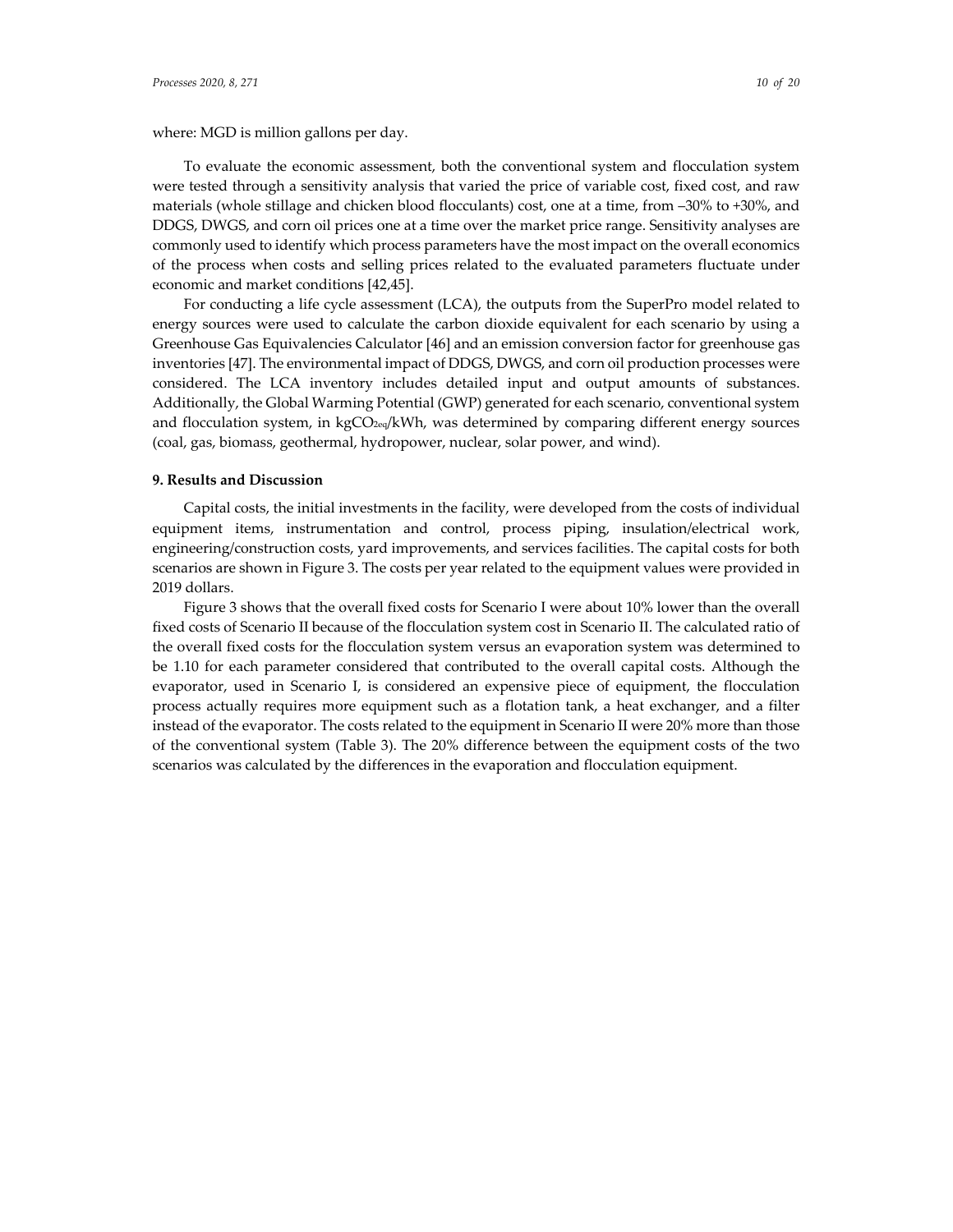Unlisted

| Scenario I             |                          | Scenario II            |                          |
|------------------------|--------------------------|------------------------|--------------------------|
| Equipment              | <b>Unit Cost</b><br>(\$) | Equipment              | <b>Unit Cost</b><br>(\$) |
| <b>Blending</b> tank   | 251,000                  | Blending tank          | 251,000                  |
| Blending tank          | 236,000                  | Blending tank          | 236,000                  |
| Component<br>Splitter  | 458,000                  | Component Splitter     | 464,000                  |
| Rotary Dryer           | 1,131,000                | Rotary Dryer           | 1,163,000                |
| Flow Splitter          | 100,000                  | Flow Splitter          | 100,000                  |
| Decanter<br>Centrifuge | 230,000                  | Decanter<br>Centrifuge | 230,000                  |

Unlisted

846,000

Heat Exchanger 14,000

Equipment\* 1,007,000

**Table 3.** Equipment costs for conventional ethanol production (Scenario I) and flocculation system (Scenario II).

\*Unlisted equipment accounts for other secondary equipment that is not considered explicitly in the model.

**TOTAL 4,589,000 TOTAL 5,033,000**

Evaporator 1,265,000 Flotation Tank 722,000

Unlisted Plate and Frame<br>Equipment\* 918,000 Plate and Frame



**Figure 3***.* Overall fixed capital costs for Scenario I (evaporation process) and Scenario II (flocculation process. TPEC—Total Purchased Equipment Cost; TIEC—Total Installed Equipment Cost; TIC—Total Indirect Cost; TDIC—Total Direct and Indirect Costs; FCI—Fixed Capital Investment; and TPI—Total Project Investment).

The total purchased equipment cost (TPEC) was \$4,589,000 for Scenario I and \$5,033,000 for Scenario II; the Total Project Investment (TPI) for Scenario I was \$25,036,700, while that for Scenario II was \$27,459,100. Considering the evaporator cost and the unlisted equipment cost for Scenario I, and the flotation tank cost, the filter cost, the heat exchanger cost, and the unlisted equipment cost for Scenario II, it can be observed that the cited equipment costs for Scenario I are about 85% of the listed equipment costs for Scenario II.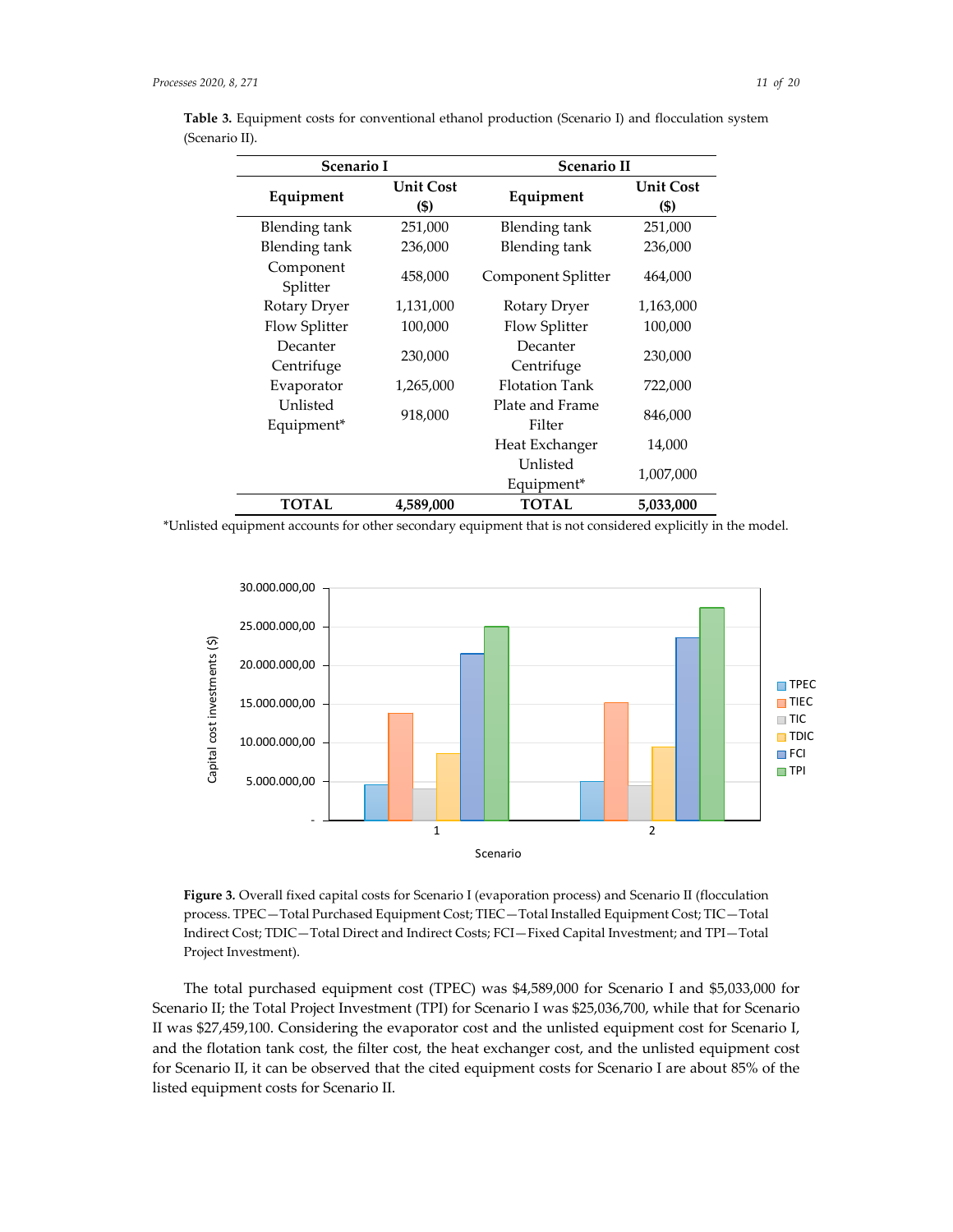The annual operating costs for both scenarios can be seen in Figure 4; they reflect the impact of the expenses associated with the facilities, labor, materials, and utility required for operation process on the overall annual operating cost.

Figure 4 shows that the material and facility costs had a substantial impact on the overall annual operating costs, followed by utility costs and labor costs for both scenarios. In Scenario II, material costs represented 44.5% of annual operating costs, while in Scenario I it was around 32%. For both models, the largest amount of material used was whole stillage, while for Scenario II, the CKB blood flocculants reflected an additional material cost. Wood et al. [15] reported similar annual operating costs results by analyzing 12 different scenarios of a TEA that considered a corn-based ethanol plant in 2011–12. Facility costs accounted for 45% and 40% of the annual operating costs for Scenario II and Scenario I, respectively.



**Figure 4.** Proportion of annual operating costs for Scenario I (evaporation process) and Scenario II (flocculation process).

Besides material and facility costs, utility costs had the greatest impact on the overall annual costs of the facilities, especially for Scenario I. In the models, utility costs indicated the costs related to cooling/chilled water, steam, and electricity (Figure 5).



**Figure 5.** Proportion of annual utility costs for Scenario I (evaporation process) and Scenario II (flocculation process).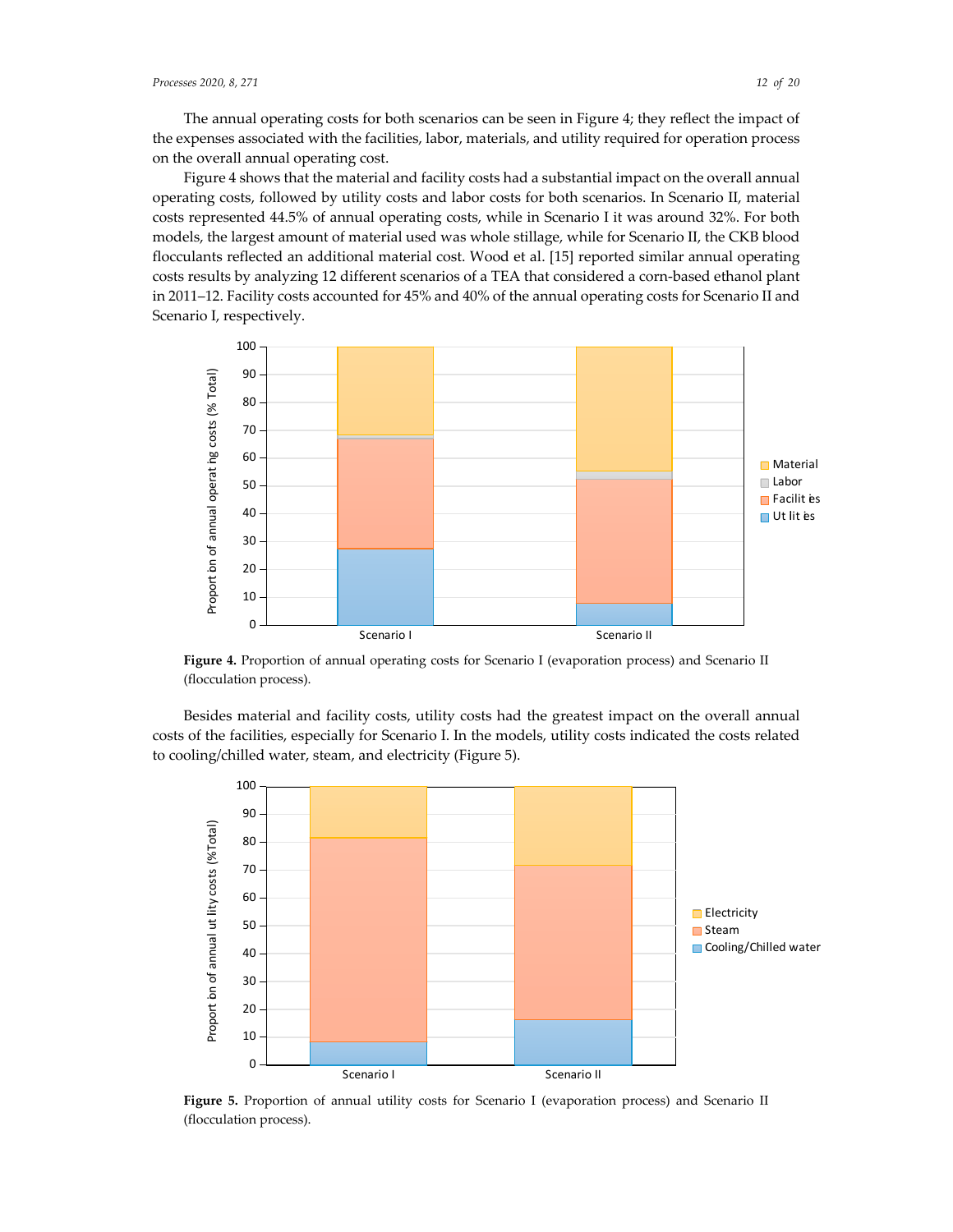For Scenario I, steam had the most significant impact on the overall utility costs, representing almost 73% of total utility costs, followed by electricity (18%); for Scenario II, steam accounted for about 55% and electricity about 28% of utility expenses. Cooling/chilled water had the least overall impact in both scenarios, contributing about 8% and 16% for Scenario I and Scenario II, respectively.

The evaporator was responsible for the most substantial power consumption in Scenario I, while the dryer had the most significant impact on the annual utility costs in Scenario II. This may be related to the high moisture content of the input stream into the dryer under Scenario II conditions, which did not occur in Scenario I.

The total amount of main product and coproduct produced from Scenarios I and II can be observed in Table 4. The main product was Dried Distillers' Grains with Solubles (DDGS), and the coproducts were Wet Distillers' Grains with Solubles (DWGS) and corn oil.

Table 4 shows that the total production of DWGS and corn oil were about the same for both scenarios, with a slightly higher production of DWGS in the flocculation process, while conventional corn-based ethanol production resulted in a corn oil production that was slightly higher than in the flocculation system. However, the DDGS production from the flocculation scenario was lower than that from the conventional system.

|               | Coproduct   | Mass $(t/y)$ |
|---------------|-------------|--------------|
|               | <b>DDGS</b> | 10,240.64    |
| Scenario I    | <b>DWGS</b> | 42,516.38    |
|               | Corn Oil    | 883.63       |
| Scenario<br>Н | <b>DDGS</b> | 8,041.57     |
|               | <b>DWGS</b> | 42,691.81    |
|               | Corn Oil    | 848.63       |

**Table 4.** Total coproducts produced from the ethanol plant considering the conventional ethanol production (Scenario I) and the flocculation system (Scenario II).

Note: DDGS: Distillers' Dried Grains with Solubles; DWGS: Distillers' Wet Grains with Solubles.

DWGS production for Scenario II contributed almost 83% of the total output, while in Scenario I it represented 79% of the total production. In Scenario I, DDGS production was equal to 19% of the total, while in Scenario II it was about 16% of the total output. For both scenarios, corn oil contributed nearly 2% of the total production.

For both scenarios, the annual revenue was determined as the income received from the sale of the main product and the coproducts. DDGS is commonly used for feeding animals, and the market value is generally determined based on its protein content. According to the USDA Daily Ethanol Report of January 2019, the selling price of DDGS in Iowa-Western was an average of \$150.00/t and the average selling price of DWGS was \$40.00/t. Corn oil is known to represent the most significant market price compared to other coproducts from the ethanol facility. The USDA Daily Ethanol Report of January 2019 stated that the selling price for corn oil was \$0.245 per pound, corresponding to \$544.44/t. Therefore, by assuming the [41,48] prices to be the market prices for these products, the profit/loss was as in Figure 6a.

Results show that gross income related to the product sales and total costs were higher for Scenario I (\$3,717,900 and \$7,967,300) than for Scenario II (\$3,376,000 and \$7,106,200). Furthermore, none of the scenarios were profitable because of the high production cost, and low production and market price of DDGS, DWGS, and corn oil, for the given modeling conditions. Ratios of the gross income, total costs, and profit/loss for comparing the flocculation system to the evaporation system were determined and had values of about 0.9, meaning that the flocculation system (Scenario II) represented the best scenario for these assumed parameters (Figure 6b). The losses for the conventional system were higher than the losses for the flocculation system by a magnitude of 12%.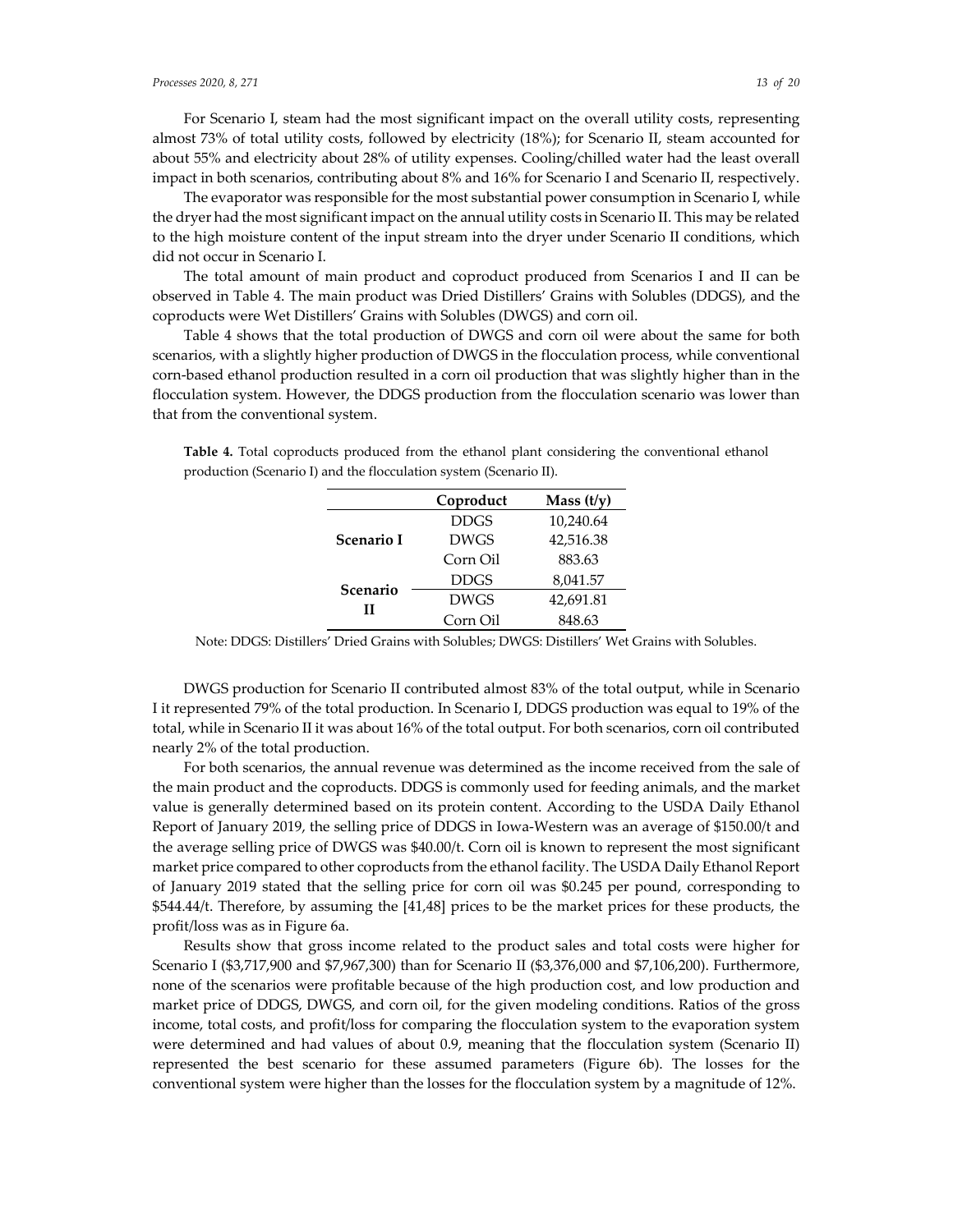

 $\Box$  Gross Income  $\Box$  Total costs  $\Box$  Profit/Loss

**Figure 6.** (**a**) Profitability of an ethanol plant, considering conventional ethanol production (Scenario I) and a flocculation system (Scenario II). The numbers between parentheses are negative. (**b**) Ratio of the profitability of Scenario II to Scenario I.

Flocculation systems are not widely used in ethanol production, but have recently been developed to provide additional value and efficiency to the production of ethanol coproducts. Harvesting Technology LLC, a U.S. company involved in ethanol production, has recently begun exploring this alternative technology to eliminate the high maintenance and power consumption associated with centrifuges for extracting corn distillers' grain and thin stillage. Moreover, the company uses dissolved air flotation (DAF) and a tricanter to separate the remaining solids and liquids. The company named the developed systems the CoProMax<sup>TM</sup> Process [49]. No information is available about the economic and environmental impacts of that technology applied on an industrial scale.

Since both simulated scenarios did not reflect profitability, the alternative of disposing the whole stillage from a corn-based ethanol plant at Des Moines Metropolitan Wastewater Reclamation Authority (WRA) was considered. The total cost of that process was calculated as \$30.8 million/y, with the TSS and CBOD pollutant costs representing 86% and 12% of the total costs, respectively. While the stillage handling process for producing DDGS, DWGS, and corn oil is considered one of the major limitations of corn ethanol plants, based on the results of this study, the stillage process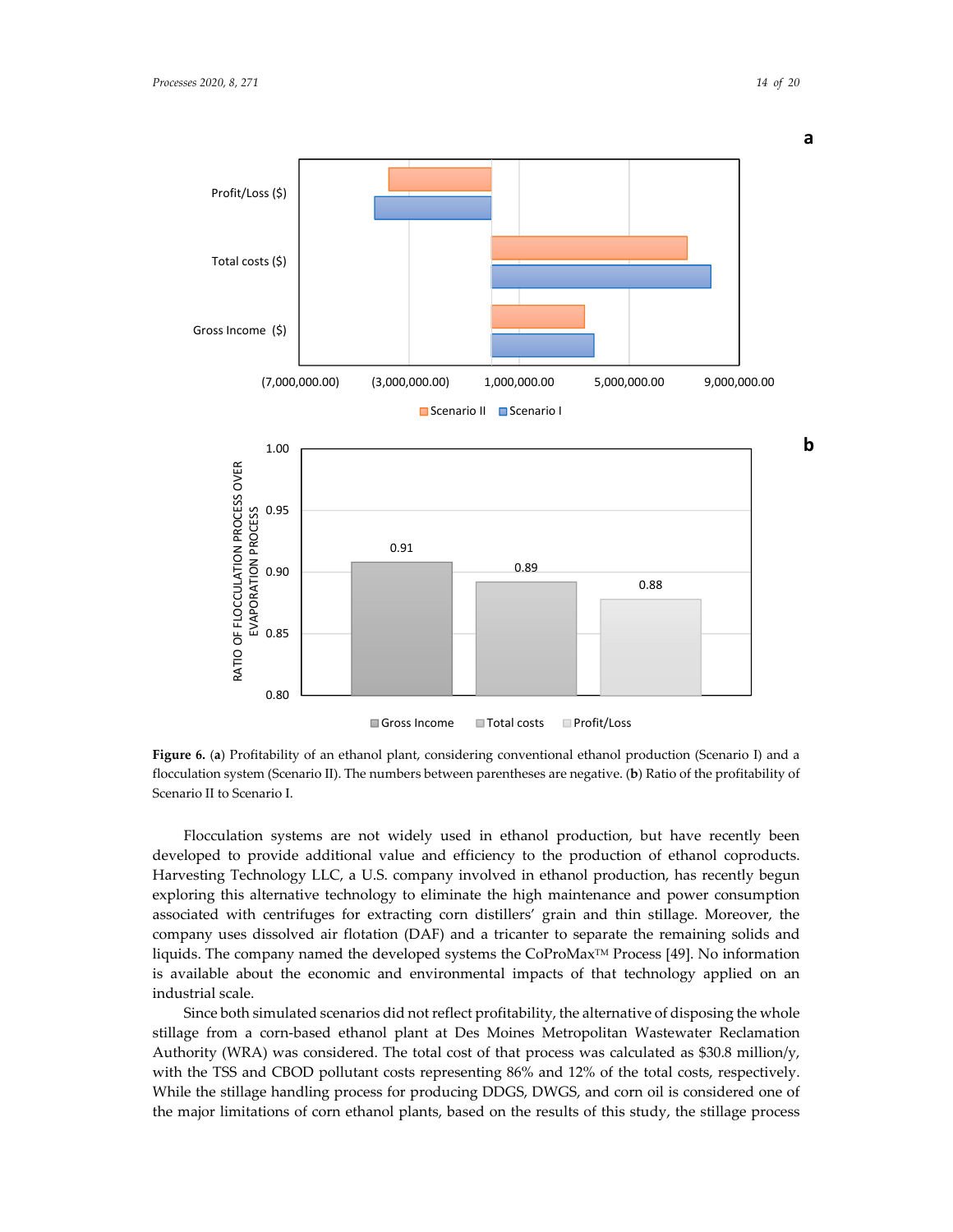may be a cheaper solution to using corn ethanol plant residues rather than disposal of the whole stillage in a wastewater treatment plant.

A sensitivity analysis shows that variable cost is the parameter with the most significant sensitivity for both the conventional system and the flocculation system (Figures 7 and 8). The raw material prices (whole stillage and chicken blood flocculants) may be the main underlying reason for the variable cost sensitivity impact in both scenarios. In addition to variable cost and raw materials cost, the output market price for DWGS is a highly sensitive parameter, and the output market price for corn oil represents the least sensitivity for the two scenarios. Brown and Brown [40] stated that feedstock cost, process yield, and output market value are parameters commonly reported to be highly sensitive.



Scenario I - Conventional system

**Figure 7.** Sensitivity analyses of conventional system as a function of DDGS, DWGS, and corn oil prices from ‒30% (pessimistic case) to +30% (optimistic).



# Scenario II - Flocculation system

**Figure 8.** Sensitivity analyses of flocculation system as a function of DDGS, DWGS, and corn oil prices from ‒30% (pessimistic case) to +30% (optimistic).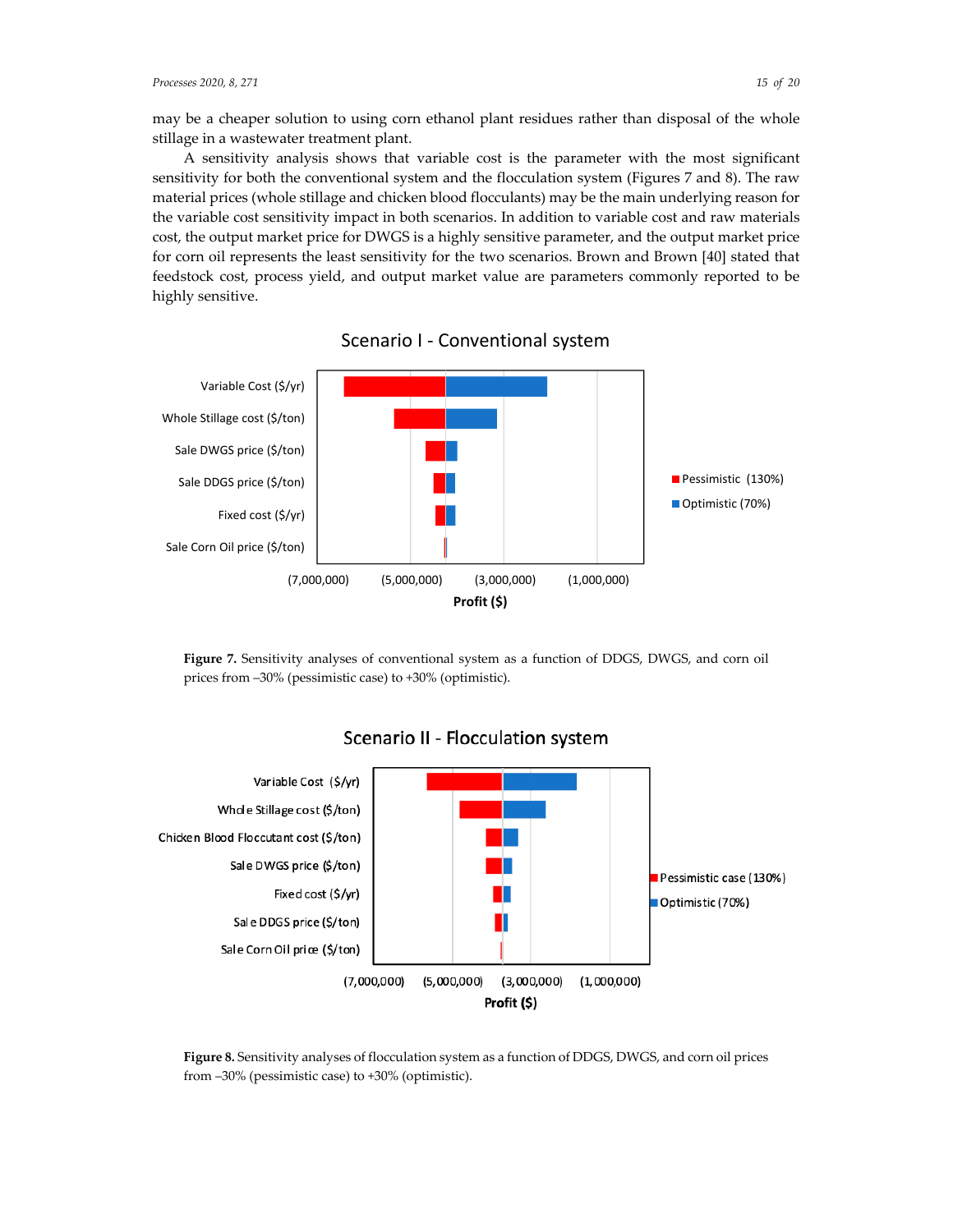The raw materials cost significantly affected the production cost of DDGS, DWGS, and corn oil, resulting in a direct increase in the cost of production when the price of feedstock increases, and greatly impacting system profitability.

Life cycle assessment (LCA) based on the life cycle inventory was performed to quantify the magnitude of the environmental impact for Scenarios I and II. Greenhouse gas emissions (GHG) were calculated by using the greenhouse gas equivalencies calculator [46] and the emission conversion factor for greenhouse gas inventories [47] Scenario I presented a higher amount of greenhouse gas emissions, with 63 kgCO2eq/t of whole stillage processed as opposed to Scenario II, which presented 16 kgCO2eq/t of whole stillage processed for the overall process.

Collotta et al. [50] evaluated the environmental impact of the two scenarios based on the application of two different microalgae harvesting technologies for biofuel production. The first scenario considered flocculation and centrifugation, while the second used direct centrifugation (without flocculation). Their results showed that using flocculation technology resulted in the lowest impact in almost all of the impact categories analyzed, except for agricultural land occupation and natural land transformation.

Additionally, a comparison of the GWP emissions from a variety of electrical sources was also performed using the life cycle emissions factor [47] Figure 9a shows the emissions for different sources used to generate electricity, showing that coal, nuclear power, hydropower, natural gas, and oil are most typically used to generate electricity [51].

Not only the energy cost but also the scarcity or emissions may affect the energy source decision. From Figure 9a, it can be observed that emissions follow the same trend in both scenarios, showing onshore wind to be the electric source with lower emissions impact than the other sources, followed by offshore wind, nuclear, hydropower, concentrated solar power, and geothermal. On the other hand, coal had the greatest impact on the environment, with the highest emissions level for the two scenarios (Table 5).

|                                                       | Scenario I               | <b>Scenario II</b>       |
|-------------------------------------------------------|--------------------------|--------------------------|
| <b>Electricity source</b>                             | kgCO <sub>2eq</sub> /kWh | kgCO <sub>2eq</sub> /kWh |
| $Coal-PC$                                             | 4157                     | 1778                     |
| Gas-Combined Cycle                                    | 2484                     | 1063                     |
| Biomass-cofiring                                      | 3752                     | 1605                     |
| Biomass-dedicated                                     | 1166                     | 499                      |
| Geothermal                                            | 193                      | 82                       |
| Hydropower                                            | 122                      | 52                       |
| Nuclear                                               | 61                       | 26                       |
| Concentrated Solar Power                              | 137                      | 59                       |
| Solar PV-rooftop                                      | 208                      | 89                       |
| Solar PV-utility                                      | 243                      | 104                      |
| Wind onshore                                          | 56                       | 24                       |
| Wind offshore                                         | 61                       | 26                       |
| Average of GWP considering all electricity<br>sources | 1053                     | 451                      |

**Table 5.** Emissions from a variety of electricity supply technologies for the conventional system (Scenario I) and flocculation system (Scenario II).

Note: PC: Pulverized Coal; PV: Photovoltaic; GWP: Global warming potential.

The average GWP emissions, considering all electricity supply technologies listed for the conventional system, was 0.002 kgCO<sub>2eq</sub>/kWh, while the flocculation system presented an average of 0.001 kgCO $_{eq}$ /kWh. The flocculation system presented the lowest emissions of all the electricity sources analyzed, about 43% of the total emissions from each electricity source compared to the conventional system (Figure 9b).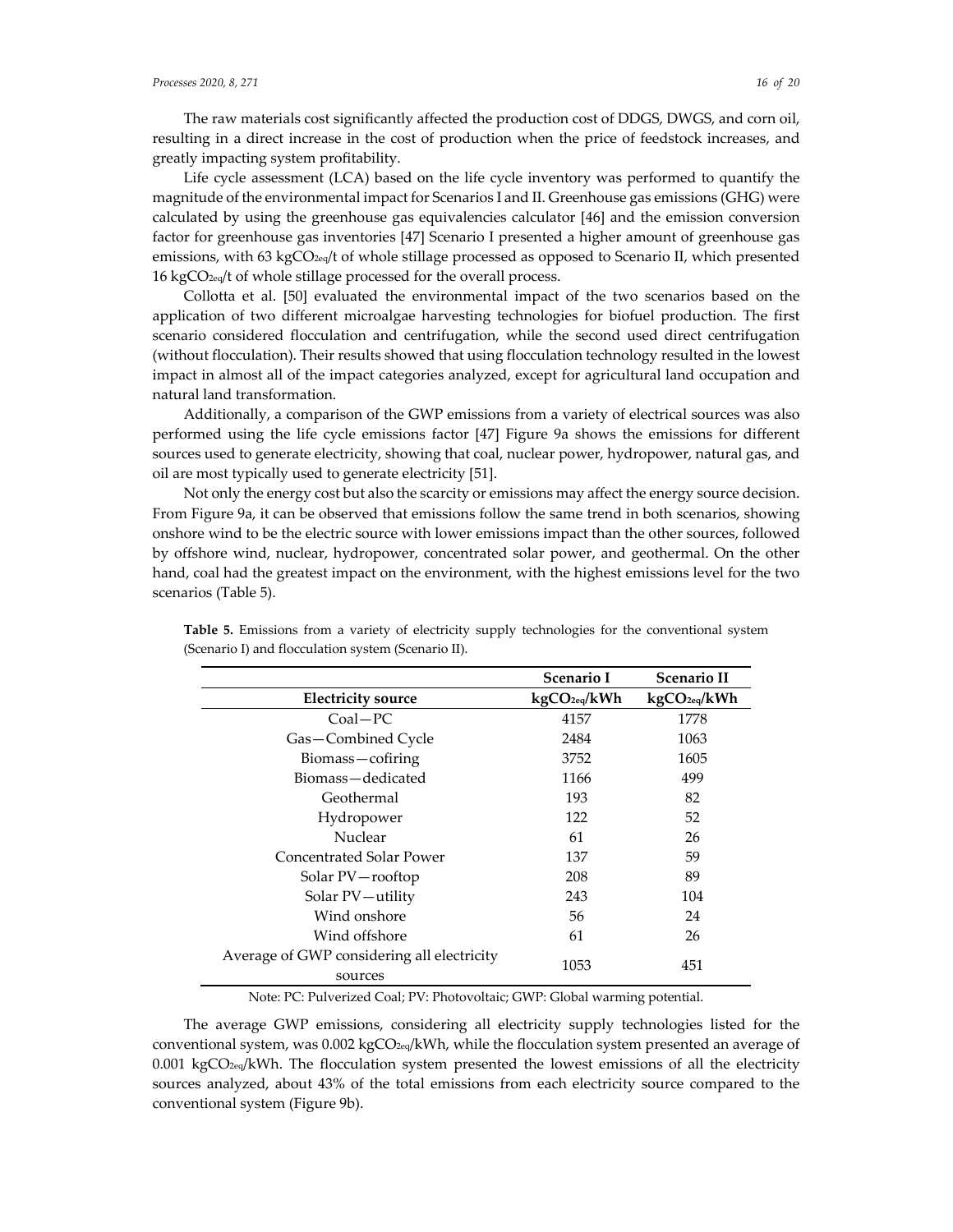



**Figure 9. (a) Global Warming Potential (GWP) emissions in kgCO<sub>2eq</sub>/t of whole stillage processed for** the conventional system (Scenario I) and flocculation system (Scenario II) using different electricity supply technologies. (**b**) Ratio of the GWP emissions in kgCO<sub>2eq</sub>/t of whole stillage processed for the conventional system (Scenario I) and flocculation system (Scenario II) using different electricity supply technologies.

#### **10. Conclusions**

The flocculation system (Scenario II), simulated as a substitute for an evaporation system in a conventional corn-based ethanol plant (Scenario I), can be an alternative system for minimizing the amount of energy consumed during DDGS, DWGS, and corn oil production, because it presents a significantly lower utility cost compared to a conventional system, and represents less than 28% of the utility cost of Scenario I. However, both the overall fixed costs and the annual operating costs for Scenario II were higher than those for Scenario I. Even though the evaporator is considered expensive equipment, Scenario I presented a total project investment about 10% lower than Scenario II due to the need for more equipment for the flocculation system. Additionally, both scenarios reflected negative profit, and from a sensitivity analysis it could be concluded that the feedstocks cost substantially impacted the DDGS, DWGS, and corn oil production cost.

With respect to environmental aspects, the LCA results show that the flocculation system presented the lowest GWP emissions among the several electricity supply technologies analyzed.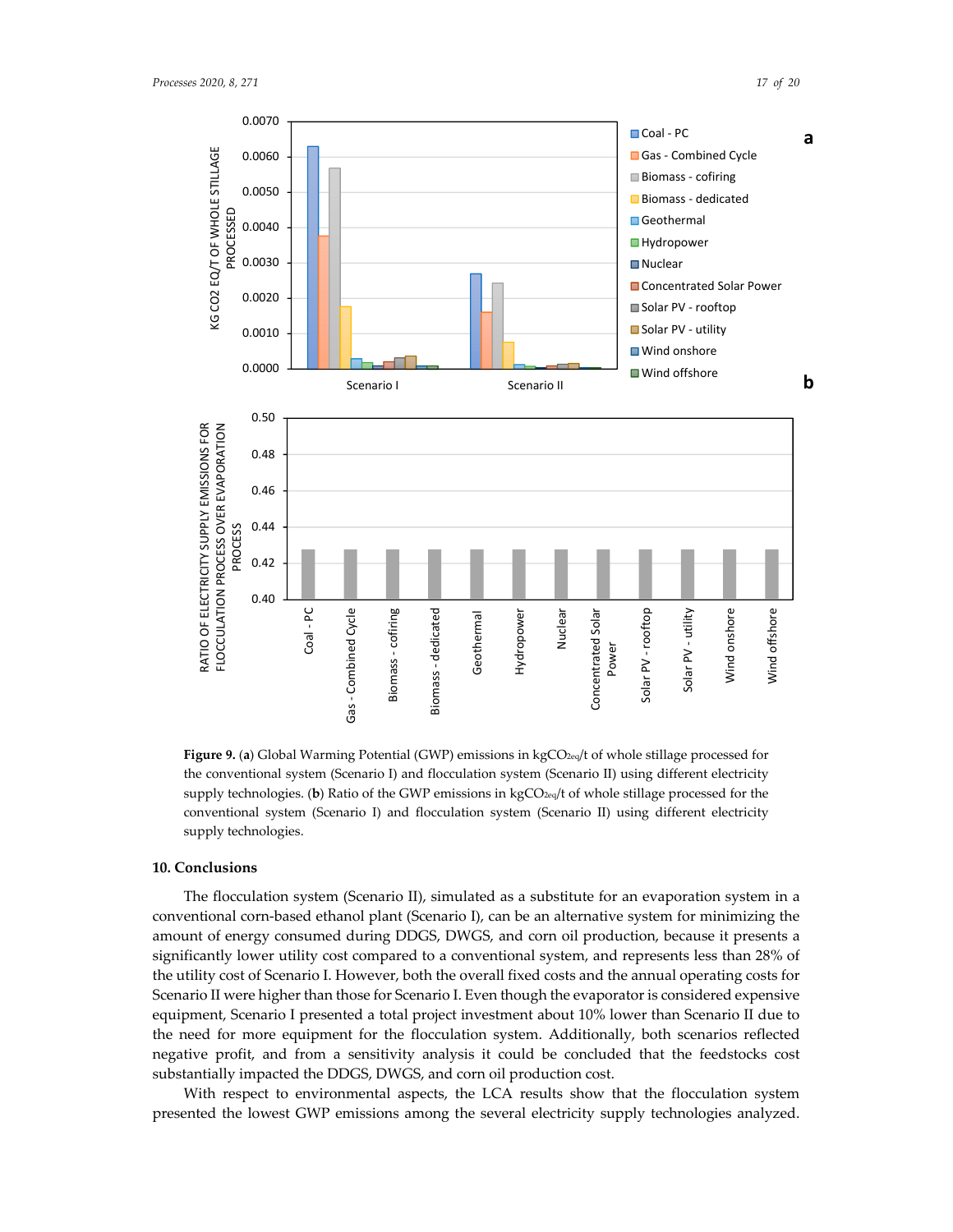Scenario II presented a major reduction of CO<sub>2</sub> equivalent emissions, about 57% lower than the conventional system.

**Author Contributions:** M.C.T.B. O. built the model and drafted the paper. K.A.R. conceived the project, verified the results, and edited the paper. All authors have read and agreed to the published version of the manuscript.

**Funding:** This research received no external funding.

**Conflicts of Interest:** The authors declare no conflict of interest.

## **References**

- 1. Kadhum, H.J.; Rajendran, K.; Murthy, G.S. Effect of solids loading on ethanol production: Experimental, Economic and Environmental analysis. *Bioresour. Technol*. **2017**, *244*, 108–116.
- 2. Garcia, C.A.; Manzini, F.; Islas, J.M. Sustainability assessment of ethanol production from two crops in Mexico. *Renew. Sustain. Energy Rev.* **2017**, *72*, 1199–1207.
- 3. Ghadiryanfar, M.; Rosentrater, K.A.; Keyhani, A.; Omid, M. A review of macroalgae production, with potential applications in biofuels and bioenergy. *Renew. Sustain. Energy Rev.* **2016**, *54*, 473–481.
- 4. Goldemberg, J.; Coelho, S.T.; Guardabassi, P. The sustainability of ethanol production from sugarcane. *Energy Policy* **2008**, *36*, 2086–2097.
- 5. Izmirlioglu, G.; Demirci, A. Ethanol production in biofilm reactors from potato waste hydrolysate and optimization of growth parameters for Saccharomyces cerevisiae. *Fuel* **2016**, *181*, 643–651.
- 6. Nguyen, T.L.T.; Gheewala, S.H.; Garivait, S. Full chain energy analysis of fuel ethanol from cane molasses in Thailand. *Appl. Energy* **2008**, *85*, 722–734.
- 7. Gnansounou, E.; Dauriat, A.; Villegas, J.; Panichelli, L. Life cycle assessment of biofuels: Energy and greenhouse gas balances. *Bioresour. Technol.* **2009**, *100*, 4919–4930.
- 8. Ometto, A.R.; Hauschild, M.Z.; Roma, W.N.L. Lifecycle assessment of fuel ethanol from sugarcane in Brazil. *Int. J. Life Cycle Assess*. **2009**, *14*, 236–247.
- 9. Melamu, R.; Von Blottnitz, H. 2nd Generation biofuels a sure bet? A life cycle assessment of how things could go wrong*. J. Clean. Prod*. **2011**, *19*, 138–144.
- 10. Patel, M.; Zhang, X.; Kumar, A. Techno-economic and life cycle assessment on lignocellulosic biomass thermochemical conversion technologies: A review. Renew. Sustain. *Energy Rev*. **2016**, *53*, 1486–1499.
- 11. Mandegari, M.A.; Farzad, S.; Görgens, J.F. Economic and environmental assessment of cellulosic ethanol production scenarios annexed to a typical sugar mill. *Bioresour. Technol*. **2017**, *224*, 314–326.
- 12. Contreras, A.M.; Rosa, E.; Pérez, M.; Van Langenhove, H.; Dewulf, J. Comparative life cycle assessment of four alternatives for using by-products of cane sugar production. *J. Clean. Prod.* **2009**, *17*, 772–779.
- 13. Aydiner, C.; Sen, U.; Topcu, S.; Ekinci, D.; Altinay, A.D.; Koseoglu-Imer, D.Y.; Keskinler, B. Techno-economic viability of innovative membrane systems in water and mass recovery from dairy wastewater. *J. Membr. Sci.*  **2014**, *458*, 66–75.
- 14. Ganesan, V.; Rosentrater, K.A.; Muthukumarappan, K. Flowability and handling characteristics of bulk solids and powders–A review with implications for DDGS. *Biosyst. Eng.* **2008**, *101*, 425–435.
- 15. Wood, C.; Rosentrater, K.A.; Muthukumarappan, K. Techno-economic modeling of a corn based ethanol plant in 2011/2012. *Ind. Crop. Prod*. **2014***, 56*, 145–155.
- 16. Singh, V.; Rausch, K.D.; Yang, P.; Shapouri, H.; Belyea, R.L.; Tumbleson, M.E. Modified Dry Grind Ethanol Process; Departments of Agricultural Engineering, University of Illinois at Champaign-Urbana, UILU: Champaign, IL, USA, 2001.
- 17. Rosentrater, K.A.; Muthukumarappan, K. Corn ethanol coproducts: Generation, properties, and future prospects. *Int. Sugar J*. **2006**, *108*, 648–657.
- 18. Rosentrater, K.A. Production and Use of Evolving Corn-Based Fuel Ethanol Coproducts in the US. In Biofuels-Status and Perspective; InTech: Rijeka, Croatia, 2015.
- 19. Pimentel, D.; Patzek, T.W. Ethanol production using corn, switchgrass, and wood; biodiesel production using soybean and sunflower. *Nat. Resour. Res*. **2005**, *14*, 65–76.
- 20. Shan, L.; Liu, J.; Ambuchi, J.J.; Yu, Y.; Huang, L.; Feng, Y. Investigation on decolorization of biologically pretreated cellulosic ethanol wastewater by electrochemical method. *Chem. Eng. J*. **2017**, *323*, 455–464.
- 21. Zhu, X.; Li, M.; Zheng, W.; Liu, R.; Chen, L. Performance and microbial community of a membrane bioreactor system–Treating wastewater from ethanol fermentation of food waste. *J. Environ. Sci*. **2017**, *53*, 284–292.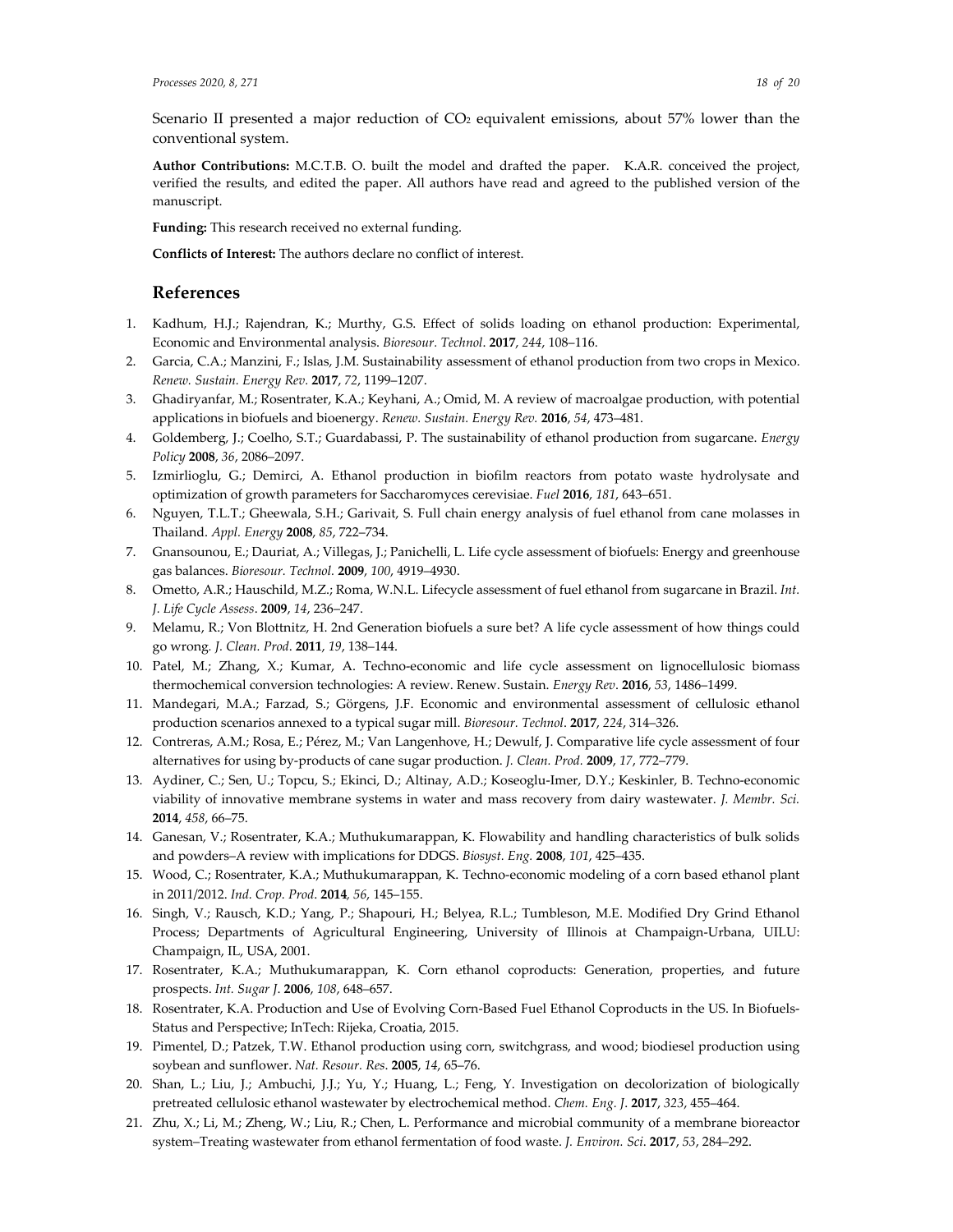- 22. Baral, N.R.; Wituszynski, D.M.; Martin, J.F.; Shah, A. Sustainability assessment of cellulosic biorefinery stillage utilization methods using emergy analysis. *Energy* **2016**, *109*, 13–28.
- 23. Trinh, T.N.; Jensen, P.A.; Sárossy, Z.; Dam-Johansen, K.; Knudsen, N.O.; Sørensen, H.R.; Egsgaard, H. Fast pyrolysis of lignin using a pyrolysis centrifuge reactor. *Energy Fuels* **2013**, *27*, 3802–3810.
- 24. Eldien, W.N.; Moawia, M.; Mahgoub, M.; Badawi, E.; Eltahir, E. Simulation of Surface Drinking Water Treatment Plant. International Journal of Trend in Research and Development, **2017**, *4*, 421–427.
- 25. Zhao, G.; Ji, S.; Sun, T.; Ma, F.; Chen, Z. Production of Bioflocculants Prepared from Wastewater Supernatant of Anaerobic Co-Digestion of Corn Straw and Molasses Wastewater Treatment. *BioResources* **2017**, *12*, 1991–2003.
- 26. Nguyen, V.H.; Klai, N.; Nguyen, T.D.; Tyagi, R.D. Impact of extraction methods on bio-flocculants recovered from backwashed sludge of bio-filtration unit. *J. Environ. Manag*. **2016**, *180*, 344–350.
- 27. Piazza, G.J.; McAloon, A.J.; Garcia, R.A. A renewable flocculant from a poultry slaughterhouse waste and preliminary estimate of production costs. Resour. *Conserv. Recycl*. **2011**, *55*, 842–848.
- 28. Hameed, Y.T.; Idris, A.; Hussain, S.A.; Abdullah, N. A tannin-based agent for coagulation and flocculation of municipal wastewater: Chemical composition, performance assessment compared to Polyaluminum chloride, and application in a pilot plant. *J. Environ. Manag*. **2016**, *184*, 494–503.
- 29. Piazza, G.J.; Garcia, R.A. Meat & bone meal extract and gelatin as renewable flocculants. *Bioresour. Technol*. **2010**, *101*, 781–787.
- 30. Piazza, G.J.; Garcia, R.A. Proteins and peptides as renewable flocculants. *Bioresour. Technol*. **2010**, *101*, 5759–5766.
- 31. Balan, V.; Chiaramonti, D.; Kumar, S. Review of US and EU initiatives toward development, demonstration, and commercialization of lignocellulosic biofuels. *Biofuels Bioprod. Biorefining* **2013**, *7*, 732–759.
- 32. Chum, H.L.; Warner, E.; Seabra, J.E.; Macedo, I.C. A comparison of commercial ethanol production systems from Brazilian sugarcane and US corn. *Biofuels Bioprod. Biorefining* **2014**, *8*, 205–223.
- 33. Guinée, J.B.; Heijungs, R.; de Haes, H.A.U.; Huppes, G. Quantitative life cycle assessment of products: 2. Classification, valuation and improvement analysis. *J. Clean. Prod.* **1993**, *1*, 81–91.
- 34. Simba, F.; Trojer, L.; Mwinyiwiwa, B.; Mvungi, N.; Mjema, E. Techno-economic analysis of UMTS900 and UMTS2100 for rural connectivity in Tanzania. In 2012 IEEE 14th International Conference on Communication Technology; IEEE: Piscataway, NJ, USA, November 2012; pp. 10–15.
- 35. Budzinski, M.; Nitzsche, R. Comparative economic and environmental assessment of four beech wood based biorefinery concepts. *Bioresour. Technol.* **2016**, *216*, 613–621.
- 36. Kwiatkowski, J.R.; McAloon, A.J.; Taylor, F.; Johnston, D.B. Modeling the process and costs of fuel ethanol production by the corn dry-grind process. *Ind. Crop. Prod*. **2006**, *23*, 288–296.
- 37. Dutta, A.; Talmadge, M.; Hensley, J.; Worley, M.; Dudgeon, D.; Barton, D.; Wright, C.T. Process Design and Economics for Conversion of Lignocellulosic Biomass to Ethanol: Thermochemical Pathway by Indirect Gasification and Mixed Alcohol Synthesis; No. NREL/TP-5100-51400; National Renewable Energy Lab. (NREL): Golden, CO, USA, 2011.
- 38. Larson, E.M.; Stock, R.A.; Klopfenstein, T.J.; Sindt, M.H.; Huffman, R.P. Feeding value of wet distillers byproducts for finishing ruminants. *J. Anim. Sci*. **1993**, *71*, 2228–2236.
- 39. Del Rio De Reys, M.T.E.; Constantinides, S.M.; Sgarbieri, V.C.; El-Dash, A.A. Chicken blood plasma proteins: Physicochemical, nutritional and functional properties. *J. Food Sci.* **1980**, *45*, 17–20.
- 40. Brown, R.C.; Brown, T.R. *Biorenewable Resources: Engineering New Products from Agriculture*; John Wiley & Sons: Hoboken, NJ, USA, 2013.
- 41. United States Department of Agriculture (USDA). Daily Ethanol Report. Agricultural Marketing Service. Livestock, Poultry & Grain Market News. 2019. Available online: https://www.ams.usda.gov/mnreports/lsdethanol.pdf (accessed on 12 February 2019).
- 42. Cheng, M.H. Sustainability Analysis of Soybean Refinery: Soybean Oil Extraction Process. Ph.D.Thesis, Iowa State University, Ames, IA, USA, 2017.
- 43. EIA. U.S. Energy Information Administration. Independent Statistics & Analysis. Electric Power Monthly. 2018. Available online: https://www.eia.gov/electricity/monthly/epm\_table\_grapher.php?t=epmt\_5\_6\_a (accessed on 17 January 2019).
- 44. Eskicioglu, C.; Kennedy, K.J.; Marin, J.; Strehler, B. Anaerobic digestion of whole stillage from dry-grind corn ethanol plant under mesophilic and thermophilic conditions. *Bioresour. Technol.* **2011**, *102*, 1079–1086.
- 45. Aden, A.; Foust, T. Technoeconomic analysis of the dilute sulfuric acid and enzymatic hydrolysis process for the conversion of corn stover to ethanol. *Cellulose* **2009**, *16*, 535–545.